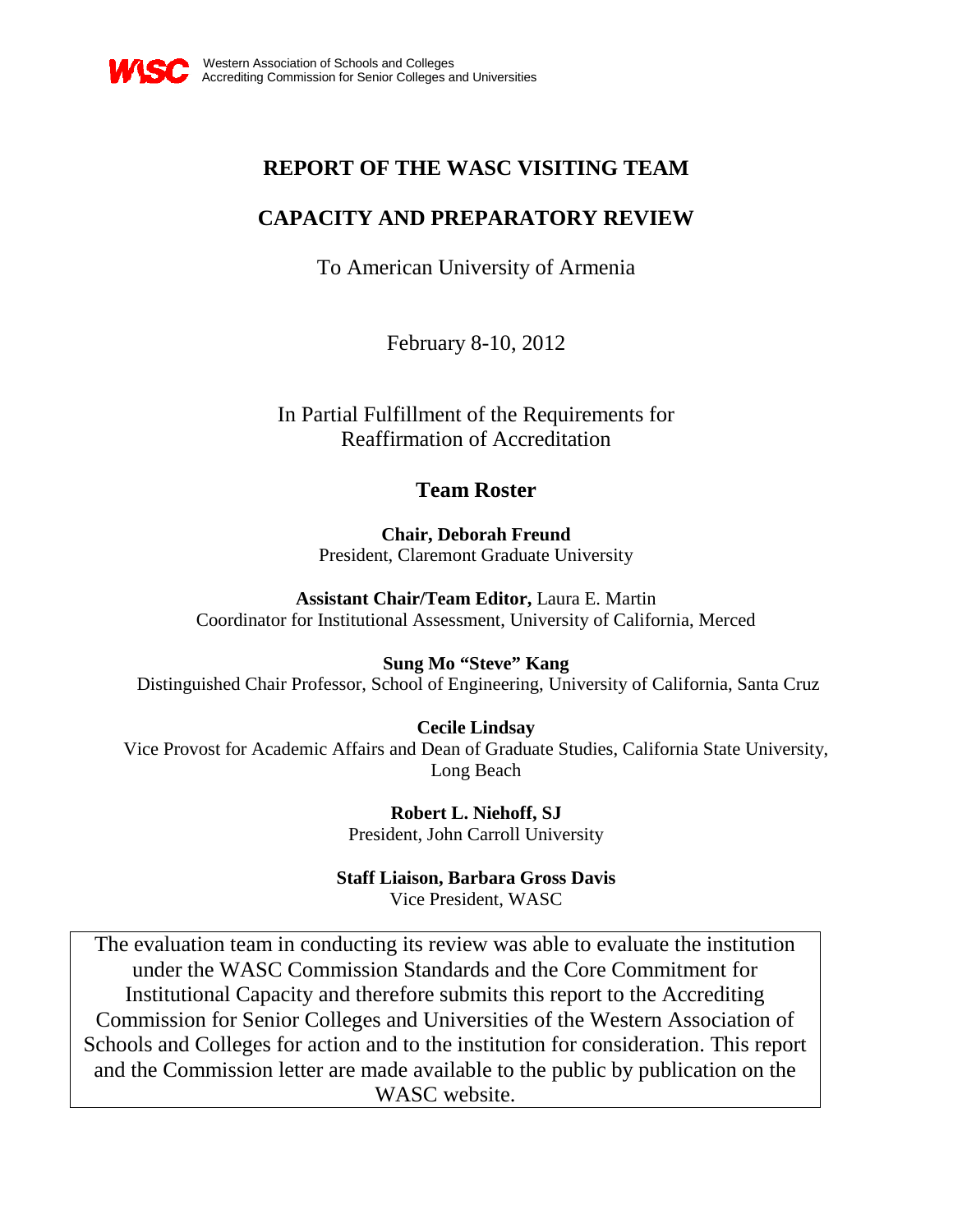## **TABLE OF CONTENTS**

| I.            |                                                                                     |  |
|---------------|-------------------------------------------------------------------------------------|--|
| A.            |                                                                                     |  |
| <b>B.</b>     | The Capacity and Preparatory Review Report: Alignment with the Proposal and Quality |  |
| C.            |                                                                                     |  |
|               |                                                                                     |  |
| II.           | <b>EVALUATION OF INSTITUTIONAL CAPACITY UNDER THE</b>                               |  |
| A.            |                                                                                     |  |
| <b>B.</b>     |                                                                                     |  |
| $\mathcal{C}$ |                                                                                     |  |
| D.            |                                                                                     |  |

|--|--|--|

# **III. [FINDINGS AND RECOMMENDATIONS](#page-31-0) ................................................................. 32**

# **IV. [PREPARATIONS FOR THE EDUCATIONAL EFFECTIVENESS REVIEW](#page-34-0) ..... 35**

# **APPENDIX: TEAM REPORT ON CREDIT HOUR POLICIES AND PROCEDURES…..……………………..………………………………………………………36**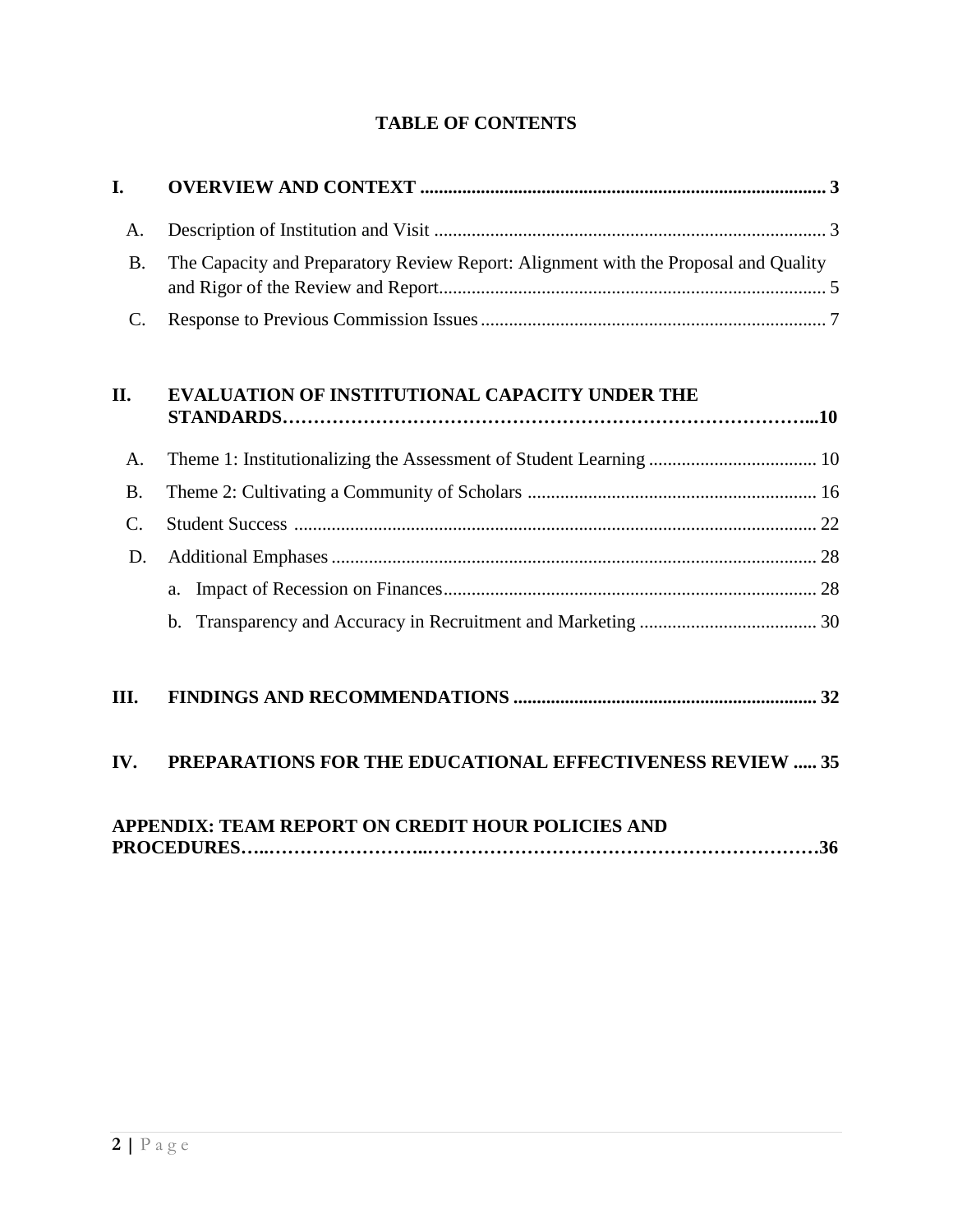## **THE CAPACITY AND PREPARATORY REVIEW TEAM REPORT**

## <span id="page-2-0"></span>**I. OVERVIEW AND CONTEXT**

#### <span id="page-2-1"></span>**A. Description of Institution and Visit**

The American University of Armenia (AUA) opened September 21, 1991, the day Armenia declared independence from the former Soviet Union. As a partner in this national birth, AUA's mission is to bring American style education to Armenia, with the goal of preparing Armenian citizens and those of the region to address the needs of sustainable development in an environment that values and develops academic excellence, free inquiry, integrity, scholarship, leadership, and service to society (CFR 1.1).

In keeping with this mission, AUA enrolls approximately 400 students pursuing master's degrees or graduate-level certificates within academic programs in the areas of Industrial Engineering and Systems Management, Computer and Information Science, Public Health, Teaching English as a Foreign Language, Law, Business Administration, Political Science and International Affairs, and Environmental Science and Conservation. Research and scholarship beyond the classroom is supported by seven research centers that bring together students, faculty, and external stakeholders in projects that address national needs.

Now entering its third decade, AUA has achieved significant success in fulfilling its mission. In its first 20 years, AUA reports graduating over 1800 students, 70% of whom are currently employed in Armenia. AUA also enjoys impressive retention and graduation rates for what is still a relatively new institution, with first year retention rates of 92-93% and three year graduation rates of 81 to 87% according to the most recent data available (2006-2008).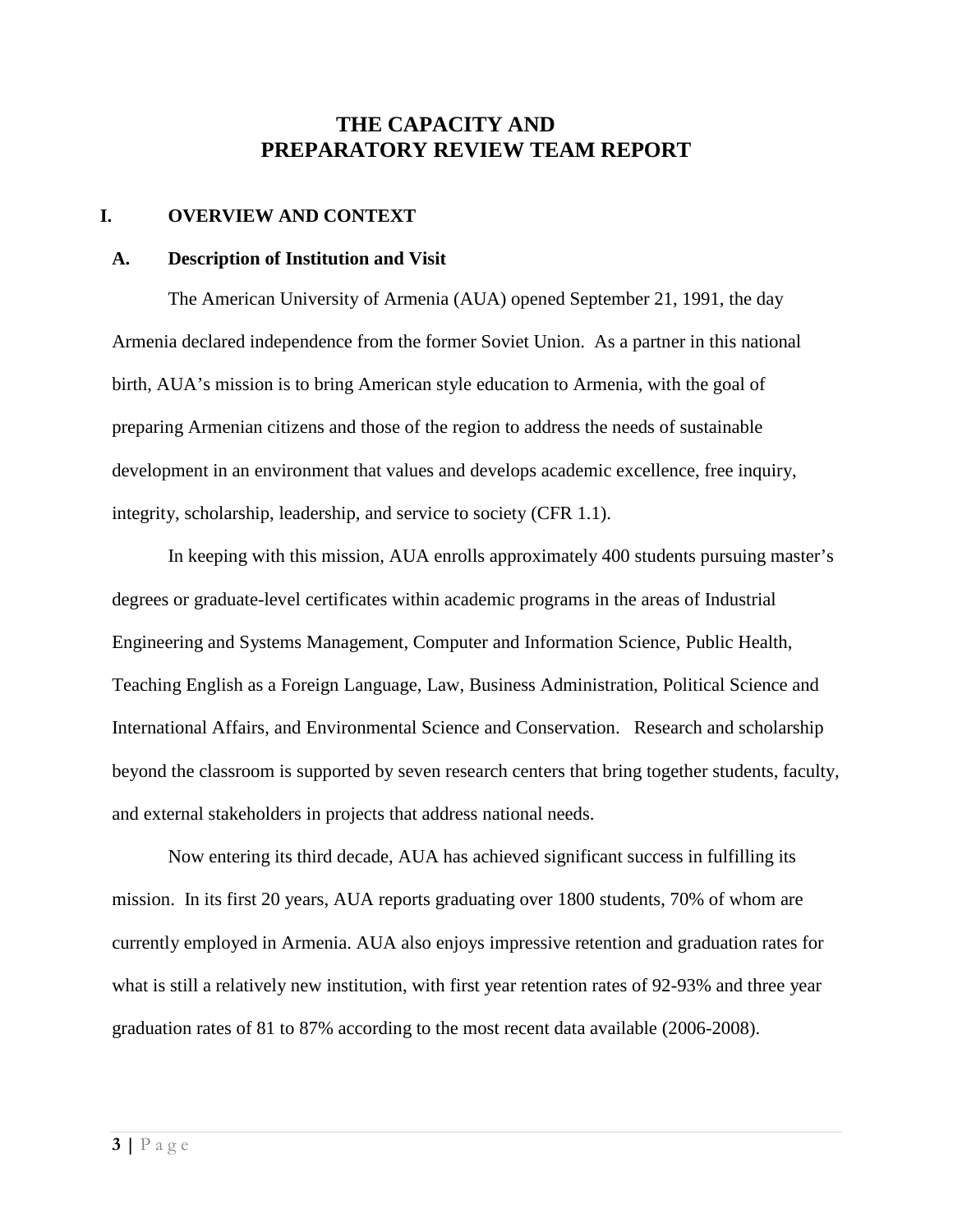AUA's success in delivering its mission was also recognized by stakeholders who highlighted AUA's unique importance in the higher education landscape of Armenia and the region. Government officials external to the institution described AUA as a "model" for higher education, providing for "the free exchange of ideas" and, as such, an important agent of change in Armenia's continuing transition from its Soviet past including its economic, social, and political development. The team also learned about AUA's importance in the continued evolution of Armenia's higher education system, including AUA's potential as a leader for the development of quality assurance systems in state institutions. That AUA is meeting these expectations was confirmed through team meetings with students, both current and former, who described their experiences at AUA as nothing less than transformative, highlighting differences between the intellectual environment of AUA and that of their previous educational experiences and describing AUA's as a "truly student-centered institution" that cultivates "creative thinking" and a regionally distinctive set of "values and norms."

The implementation of AUA's mission is guided by two boards: the Board of Trustees associated with the California-based American University of Armenia Corporation (AUAC) and the Board of Directors of the Armenia-based American University of Armenia Foundation (AUAF). The AUAF was established after the AUAC as required by a change to Armenian law in the early 2000's. Although separate decision making entities, significant overlap in membership among the two boards facilitates communication and coordinated oversight of AUA, while continued incorporation in the U.S. facilitates tax exempt support of AUA by American philanthropists.

AUA also benefits from a formal affiliation with the University of California, which has greatly influenced its academic development and provides legal and investment-related support.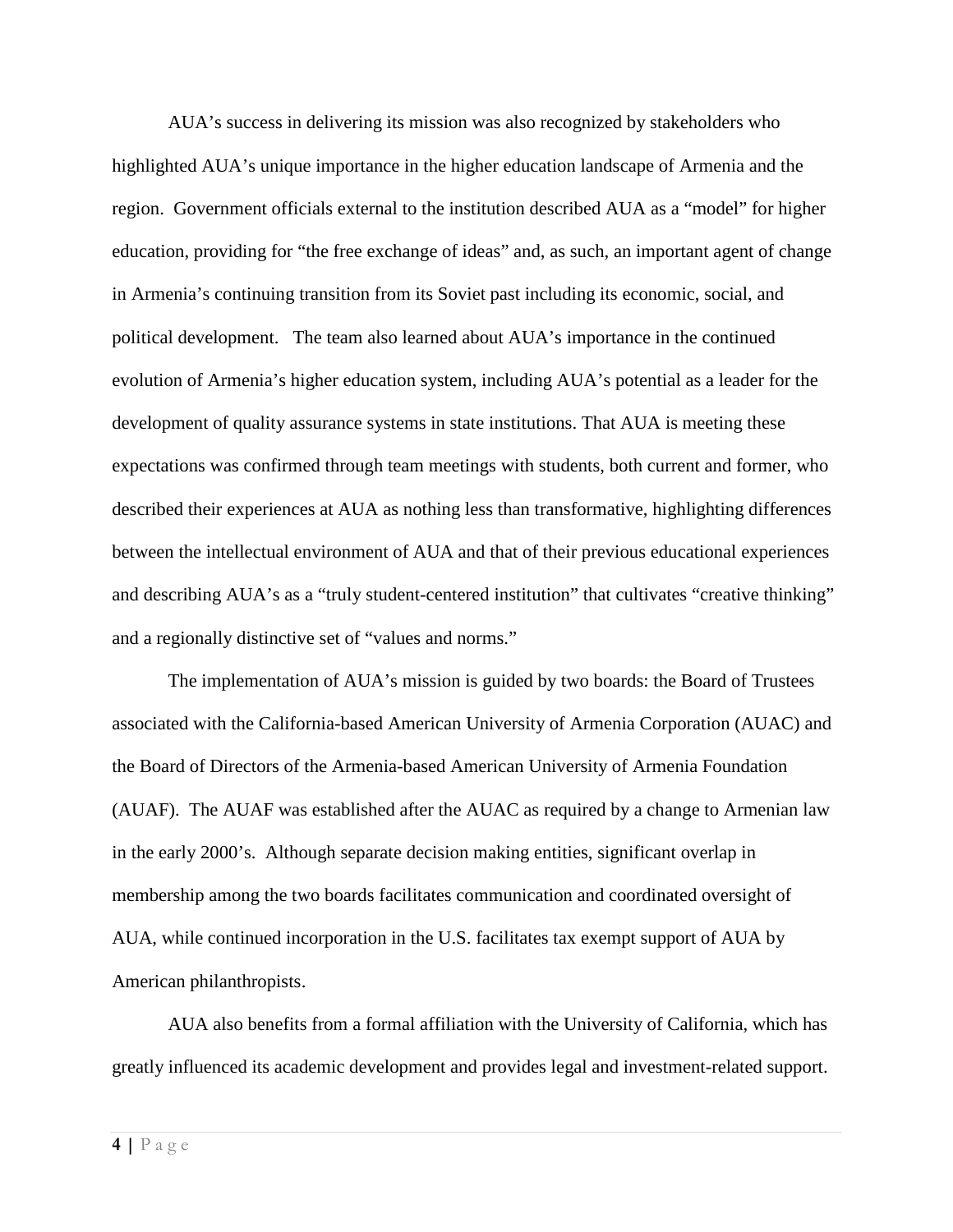Through informative meetings with the AUAC Board of Trustees in California, and with an Armenian member of the AUAF Board of Directors while in Yerevan, the team learned that both boards are very committed to the mission and success of AUA and exercise that commitment through appropriate oversight of institutional operations (CFR 3.9).

In September 2010, AUA hired its first full-time president (CFR 3.10). Immediately following his appointment, the president embarked on a strategic planning process, culminating in plans to expand and diversify faculty, income sources, and degree programs with the addition by 2017 of three or more undergraduate degree programs enrolling 1200 undergraduates (CFR 4.1). At the time of its CPR Site Visit, AUA had submitted substantive change proposals for the structural change and new degree programs necessary to implement its first undergraduate programs in fall 2013. Accordingly the structural change site visit was integrated into the CPR site visit for reaccreditation, with the substantive change team members pursuing their review alongside the WASC CPR team. This was the only addition to the site visit, as AUA has no offcampus sites or distance education programs.

AUA was granted Initial Accreditation in February 2007 for a period of seven years, the maximum period possible. In keeping with the timeline established by the Commission in its action letter of February 26, 2007, this report addresses the Capacity and Preparatory phase of AUA's first reaffirmation of accreditation review.

## <span id="page-4-0"></span>**B. The Capacity and Preparatory Review Report: Alignment with the Proposal and Quality and Rigor of the Review and Report**

In keeping with its Institutional Proposal, AUA organized its CPR Report around two themes: *Institutionalizing the Assessment of Student Learning* and *Cultivating a Community of Scholars*. Together these themes address AUA's three goals for reaccreditation: 1) Recalibration of AUA's institutional mission and goals*,* 2) Focus on student learning across the institution and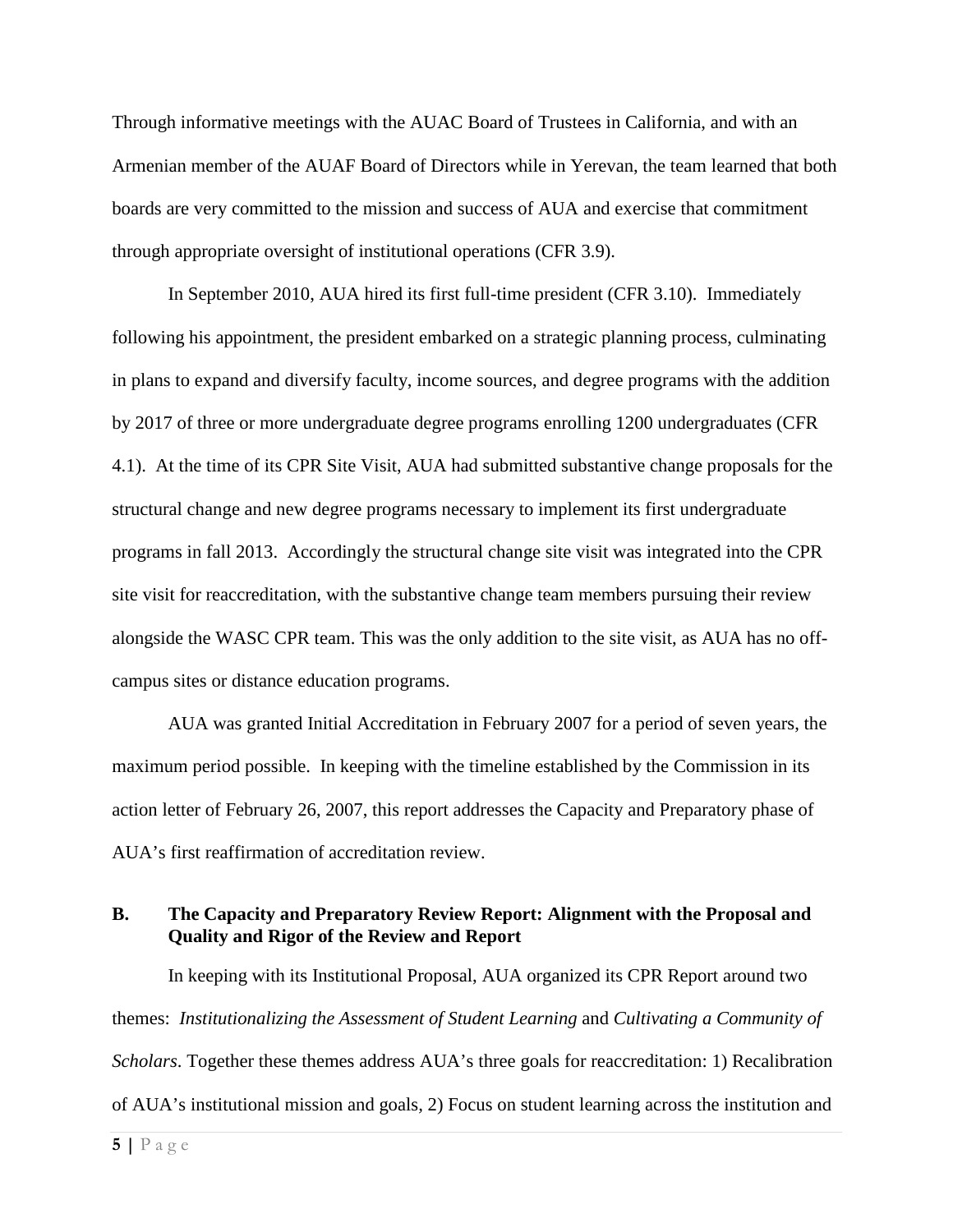the development of more diverse and effective methods of assessment, and 3) Alignment of research and scholarship with teaching at a graduate institution focused on impacting the development of a nation.

With respect to the Capacity and Preparatory Review, the Institutional Proposal also included a set of outcomes specific to each theme. For Theme 1, these were to 1) establish a Student Learning Committee, that would 2) complete an evaluation of the strengths and weaknesses of the current processes for assessing student learning and 3) have in place resources to strengthen the assessment of student learning including faculty training and an orientation to AUA's commitment to student learning and assessment for visiting faculty. For Theme 2, AUA intended to 1) involve faculty and students in shaping the AUA standards for research and scholarship, 2) define the faculty standards for research and scholarship and revise hiring, retention, and promotion policies accordingly, 3) develop processes for recognizing excellence in teaching and scholarship, and 4) shift from one to multi-year contracts for core faculty. With the exception of multi-year contracts, the implementation of which has been postponed until fall 2012, the team verified that these outcomes have been met, a result that supports the team's onsite observations that AUA is engaged in serious self-review and improvement.

The team found the CPR Report well organized, clearly written and presented with effective use of tables and figures to communicate evidence in support of analysis. With respect to both themes, the institution collected and analyzed relevant forms of direct and indirect evidence under the guidance of faculty-led committees (CFR 3.11). Much of this evidence was available in the supporting attachments, permitting validation of report conclusions while also enabling insight beyond that communicated in the report narrative. For both themes, the review process led to a greater understanding of institutional capacity, including its infrastructure for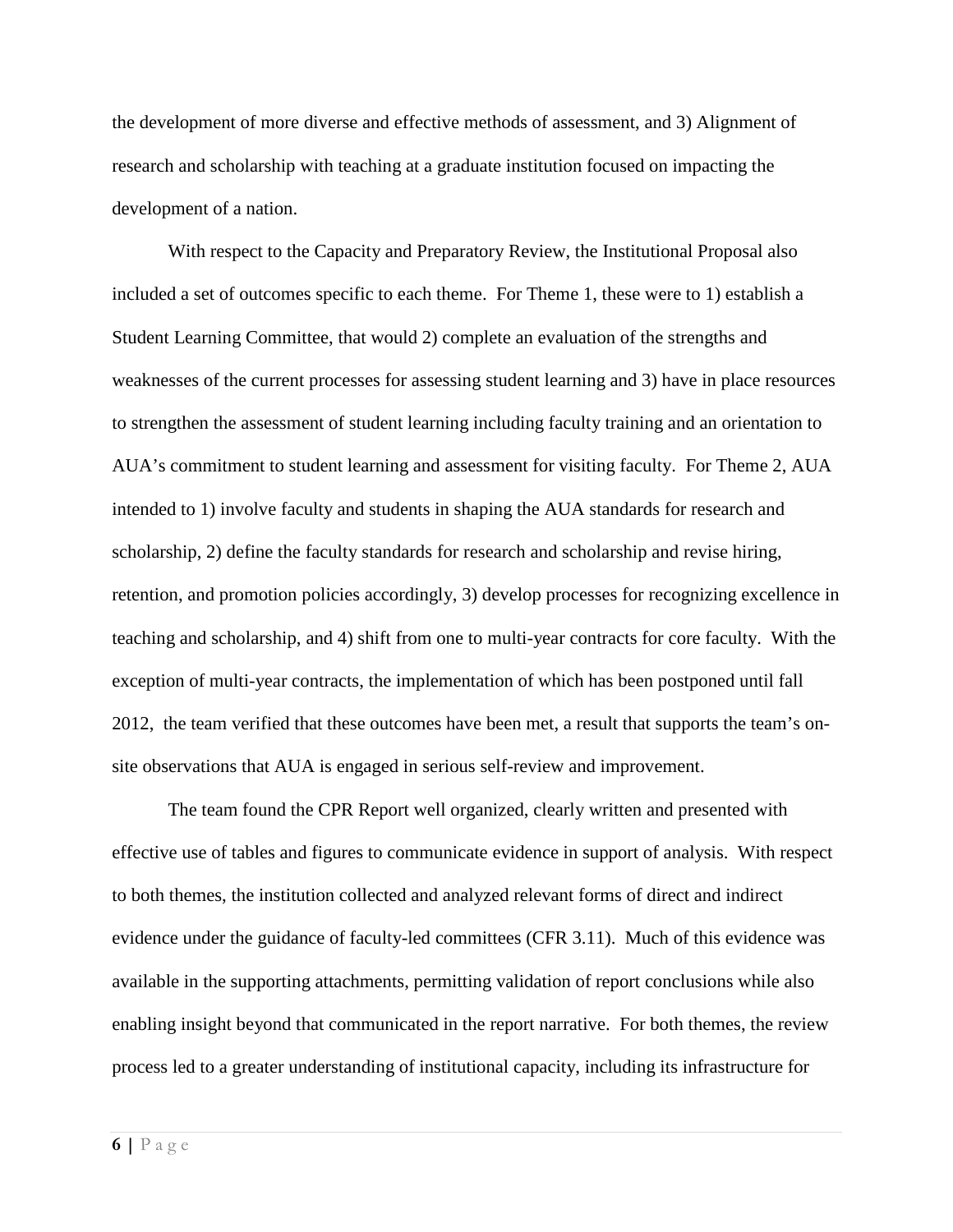data and analysis. Examples of these outcomes include the efforts undertaken by the Institutional Research Office to standardize institutional data gathering and reporting practices and the concrete next steps identified by the faculty-led committees responsible for the review. The report accurately portrayed the condition of the institution as confirmed through discussions during the site visit (CFR 1.9).

### <span id="page-6-0"></span>**C. Response to Previous Commission Issues**

In its letter of January 27, 2007 conferring Initial Accreditation, the WASC Commission recognized nine action items for AUA to address: the six recommendations of the EER visiting team together with an additional three issues identified by the Commission. As of February 2012, AUA has met, has concrete plans to meet, or has made significant progress on all of these expectations. A brief summary of each action item and its status as of the February 2012 site visit follows.

#### *Three Commission Issues*

*The need for a full-time president and periodic presidential evaluation:* Since September 2010, AUA has had in place its first full-time, resident president, who by contract will undergo a two year performance review in spring 2012. As laid out in the Strategic Plan, the AUA Evaluation Plan also requires that the president be evaluated by the Board of Trustees every five years (CFRs 1.3, 3.9, 3.10).

*Multi-year faculty contracts:* AUA plans to implement multi-year faculty contracts, in fall 2012, coincident with the transition to a July 1-June  $30<sup>th</sup>$  fiscal year and a semester calendar (CFR 3.2). The Institutional Proposal notes that the implementation of multi-year contracts was delayed by the global financial crisis.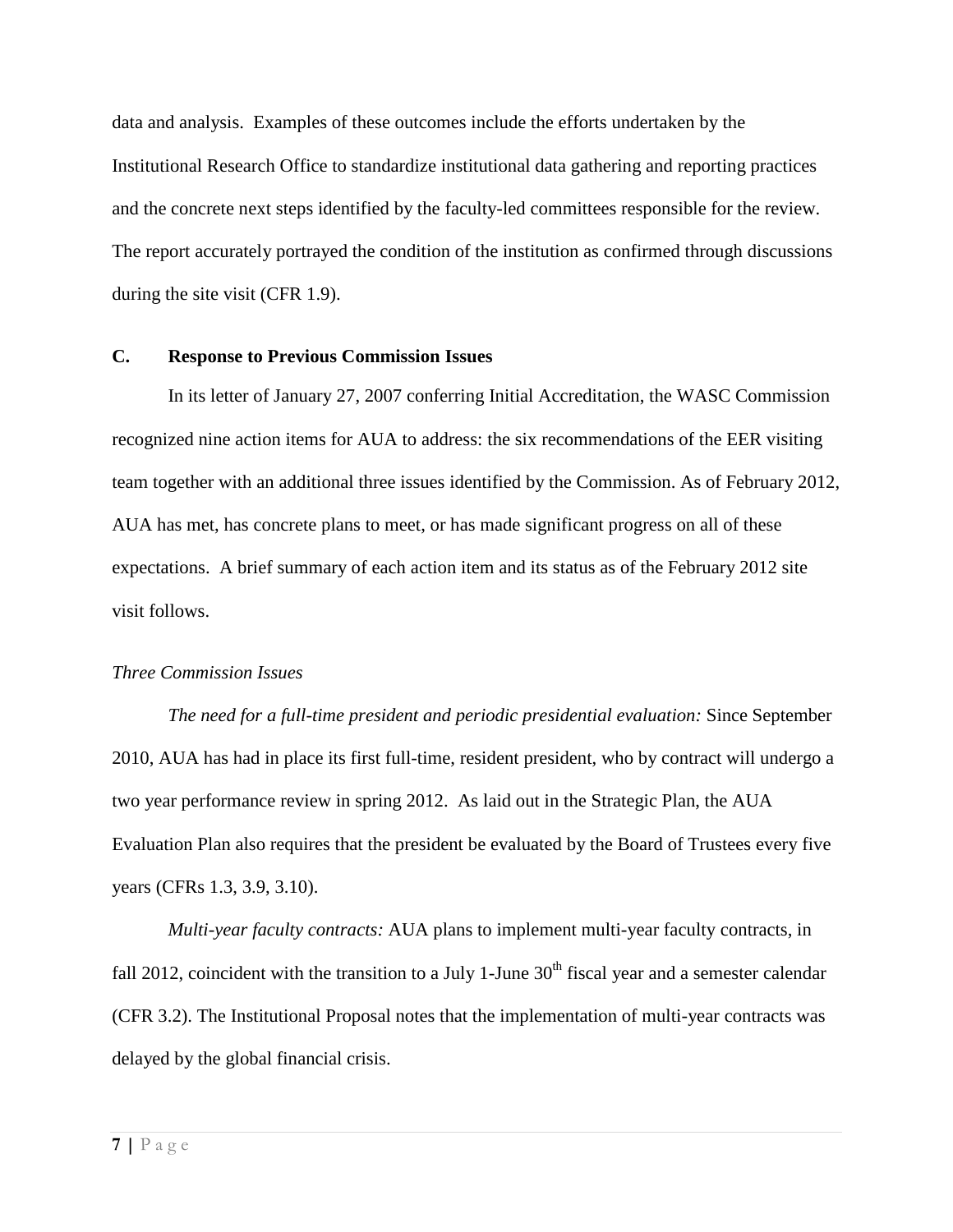### *Six Team Recommendations*

*Coordination of planning through the development of a Strategic Plan to integrate various institutional plans:* Upon his hiring in September 2010, the new president initiated an inclusive strategic planning process that resulted in a comprehensive strategic plan for 2011 to 2017. Available on the AUA website, this plan addresses in an integrative fashion the core issues of development, enrollment, regional and international recruitment, finances, research, faculty, facilities and administrative capacity in the context of the institution's plans to add undergraduate degrees beginning in fall 2013. Summaries of strategic plans specific to individual academic programs and administrative units are provided, with each plan tied to institutional priorities through a series of targeted actions. The strategic plan is being implemented (CFRs 4.1, 4.2).

*Progress toward fiscal stability:* The institution's response to the global financial crisis resulted in significant budget reductions in 2009 and 2010 and the global fiscal crisis continues to impact AUA. Despite this, the campus' new Paramaz Avedisian Building was opened in 2008 with the support of \$17.3 million in fund raising*.* The board and institutional leadership attend regularly to the institution's finances and are currently implementing plans to grow AUA's capacity to increase and diversify revenue streams. There is evidence of improvement in the fiscal results in the current year. Fiscal stability is addressed further in Part II, Section D of this report.

*Implementation of the Enrollment Management Plan*: Since 2006, AUA has made significant progress in student recruitment and enrollment management. Current enrollment exceeds the targets set for 2012-2013, while goals with respect to admissions criteria have been maintained. The institution anticipates continued enrollment growth through increased numbers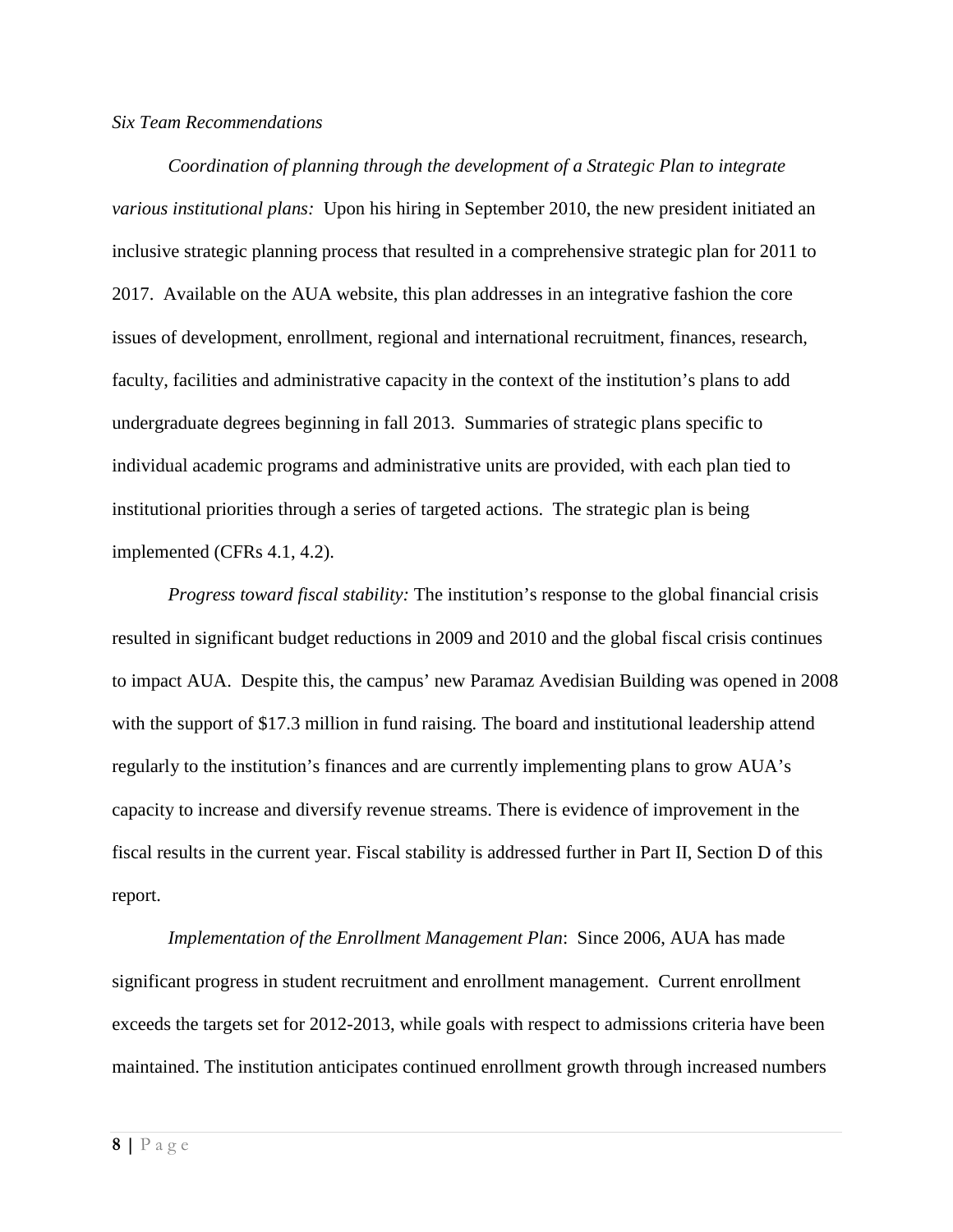of international students and through the new undergraduate programs. Enrollment for undergraduates is meant to be "budget neutral" meaning that undergraduate tuition will not be used to subsidize graduate education; rather tuition levels will be maintained for graduate students as undergraduates are phased in.

*On-Site leadership:* AUA seems to be well on the way to addressing prior on-site leadership concerns. Since earning Initial Accreditation, the institution has hired a full time, resident president. Four of the six deans heading existing programs are currently resident as well (CFR 3.10). Thus, in keeping with previous Commission recommendations, AUA is shifting from its early but strategic model of internationally-based leadership to full-time resident leadership. This transition is taking place in concert with an administrative reorganization of academic programs into a minimum of three colleges that is slated for 2012 and intended to achieve administrative savings and foster synergies across faculties and disciplines. With this transition, it is expected that all deans will be resident and that each department will be headed by a resident chair (CFR 3.10).

*Faculty development and student learning assessment:* AUA has made good progress in defining assessment priorities to ensure a focus on questions that are useful and important to the institution; refining its assessment processes and procedures; developing a multi-year schedule to make this work sustainable; and creating an institutional support structure to provide leadership and professional development for this effort. These subjects are addressed more thoroughly in Section II, Part A of this report, which considers AUA's re-accreditation theme *Institutionalizing the Assessment of Student Learning.*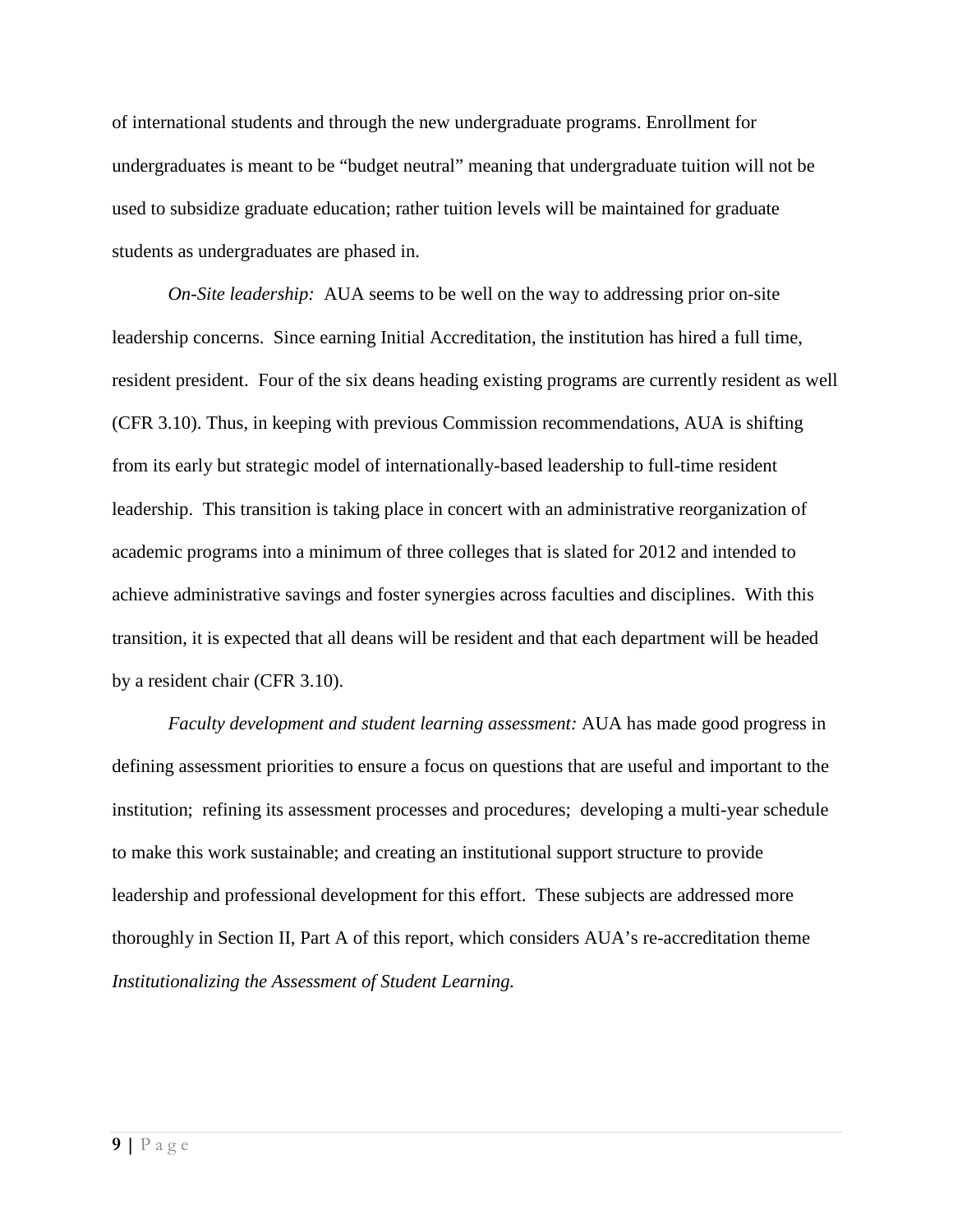### <span id="page-9-0"></span>**II. EVALUATION OF INSTITUTIONAL CAPACITY UNDER THE STANDARDS**

#### <span id="page-9-1"></span>**A. Theme 1: Institutionalizing the Assessment of Student Learning**

#### *Student Learning Outcomes Assessment*

AUA has established university-wide processes for program review and assessment of student learning. A three-year plan was initiated for 2007, 2008, and 2009. During this period, each academic program was to carry out an evaluation of student learning (CFRs 1.2, 2.7). The process required that each academic program develop a set of desired student learning outcomes as well as a three-year plan to ensure that the outcomes were being assessed (CFRs 2.2, 4.3, 4.6, 4.7). A series of guidelines and policies was put in place to assist faculty and deans with the development and implementation of the assessment plans and their incorporation into periodic program review. Examples of these policies include a Student Learning Assessment Manual, Guidelines for Self-studies and Self-study Audits, and a Syllabus Policy. Results of assessment findings were to be reported annually by program deans to the provost for use in planning, hiring, and budget decisions (CFR 4.4). These initial plans were extended by one year in 2010 upon the formation of the Student Learning Committee (SLC).

Established in fall 2010 by the Curriculum Committee, the SLC was charged with investigating AUA's capacity and effectiveness with respect to the theme of institutionalizing the assessment of student learning. Through a deliberate, evidence-based process, the SLC identified strengths and weaknesses of AUA's academic assessment program to date. Strengths included a relatively high level of participation and knowledgeable support at the highest level of academic administration, the Provost's Office (CFR 4.6). Weaknesses included gaps in participation across programs after the first year, as well as unevenness in assessment methodologies, inconsistency in "closing the loop," deficiencies in the monitoring mechanisms, and lack of general awareness of assessment beyond those directly involved. Given the size of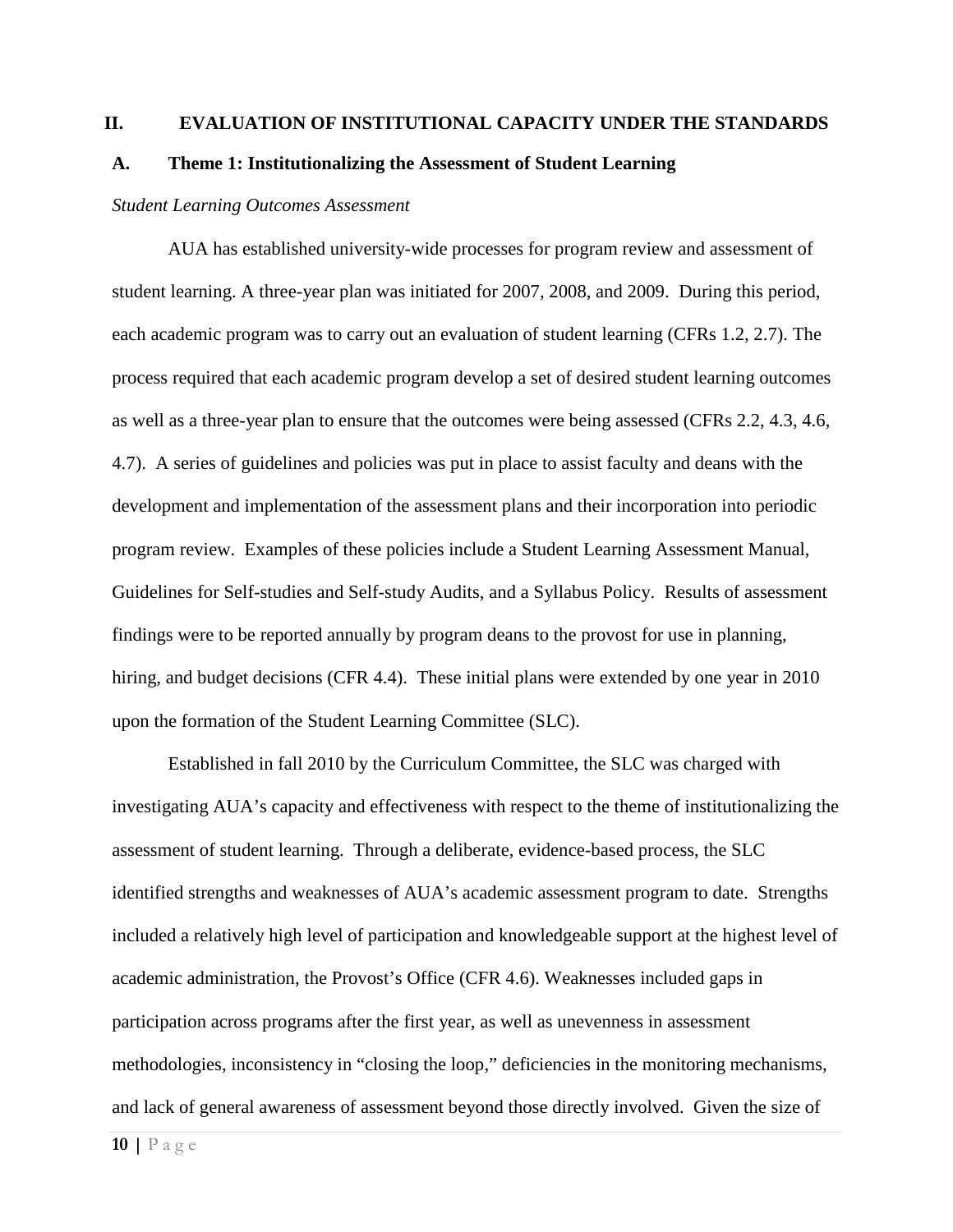AUA, faculty members were found to be spread thin across multiple teaching, administrative, scholarly, and service commitments. The demands on a small faculty are addressed in AUA's second theme *Cultivating a Community of Scholars,* Part II Section B of this report.

Information provided in the CPR Report and the AUA catalog confirmed the SLC's candid recognition that assessment to date at AUA has been uneven across programs, has not uniformly "closed the loop," and is not yet fully embedded in the university's culture. The CPR Report itself acknowledges that "The Student Learning Assessment Process has been uneven" (p. 6). The team's observations and review of documents confirmed that assessment of student learning, while well underway at AUA, was not uniformly developed across the degree programs.

Under the guidance of the SLC and the leadership of a newly appointed Accreditation Director, AUA adopted in November 2011 an interim plan for "closing the loop" on previous graduate-level assessment findings for 2011-12 and 2012-13. The university has also begun to strengthen its capacity for program review and learning outcomes assessment by, for example, creating new resources such as internal web pages for tracking, monitoring, and sharing selfstudies, program review audits, and annual assessment reports. In addition to the Accreditation Director, an educational consultant with expertise in assessment was hired to conduct trainings and workshops and to work directly with program faculty to help them "close the loop" with their assessment activities (CFR 3.4). During the visit faculty members in several programs provided the team with examples of how they have already used their assessment findings to improve curricula. In response to the SLC findings, AUA also plans to revise the Student Learning Assessment Manual and the Self-Study and Self-Audit Guidelines in spring 2012 to better support AUA's goals for institutionalization of assessment and program review.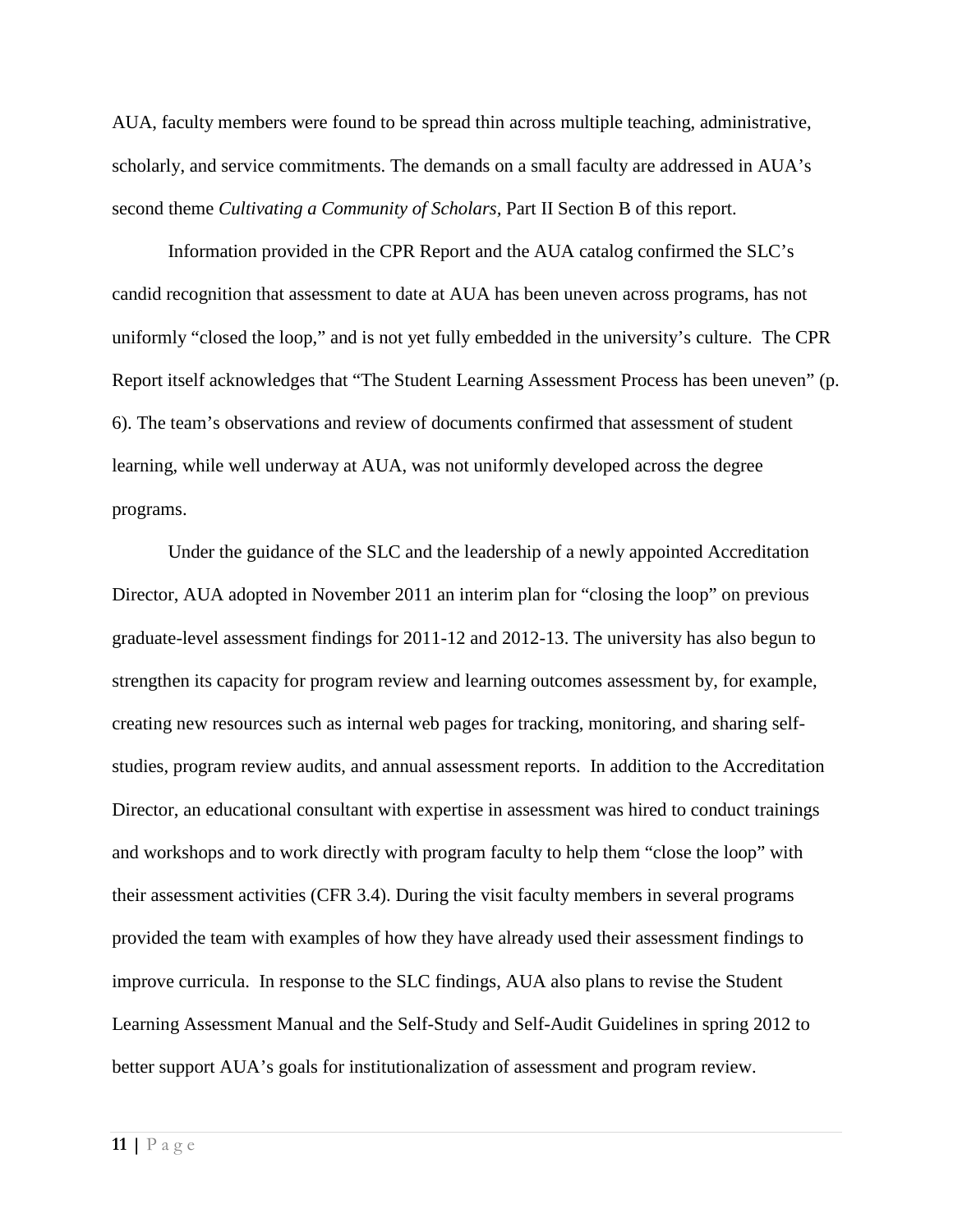Learning outcomes have been developed for all academic programs at AUA and made available in public materials (CFRs 1.2, 2.3). However, their accessibility to prospective students and external stakeholders varies; for some schools and departments, the information can be discovered on the AUA website or as variously represented in marketing materials but for others it is more difficult. Institutional representatives indicate that there are plans to make these expectations for student learning and performance more readily and uniformly accessible, which will help AUA highlight its mission for Armenia and the region (CFRs 1.7, 2.4).

The second theme of AUA's Capacity and Preparatory Review Report, *Cultivating a Community of Scholars*, intersects with the goal of institutionalizing the assessment of student learning with respect to faculty workload. The recommendations of the SLC address the issue of faculty involvement specifically, calling for each program to have a designated assessment coordinator who will participate in trainings and, in turn, become a trainer (CFR 3.2). The SLC also recommended that participation in student learning assessment be formalized as part of faculty contractual obligations (CFR 3.3).

Concurrently and commendably, assessment has been recognized as a form of creative scholarship in the newly revised *Policy on Appointment, Retention, Promotion and Faculty Titles* (CFRs 2.8, 2.9). To further strengthen the connection between contractual practices and its personnel policy, AUA might consider how the *Policy for Appointment, Retention, Promotion, and Faculty Titles* addresses faculty contributions to assessment at the course, program and institutional level that do not rise to the level of creative scholarship "beyond routine teaching responsibilities," perhaps in its definition of teaching (CFRs 2.8, 2.9, 3.3). The team also encourages AUA to consider what will be the "carrots" – incentives, supports, and rewards -- for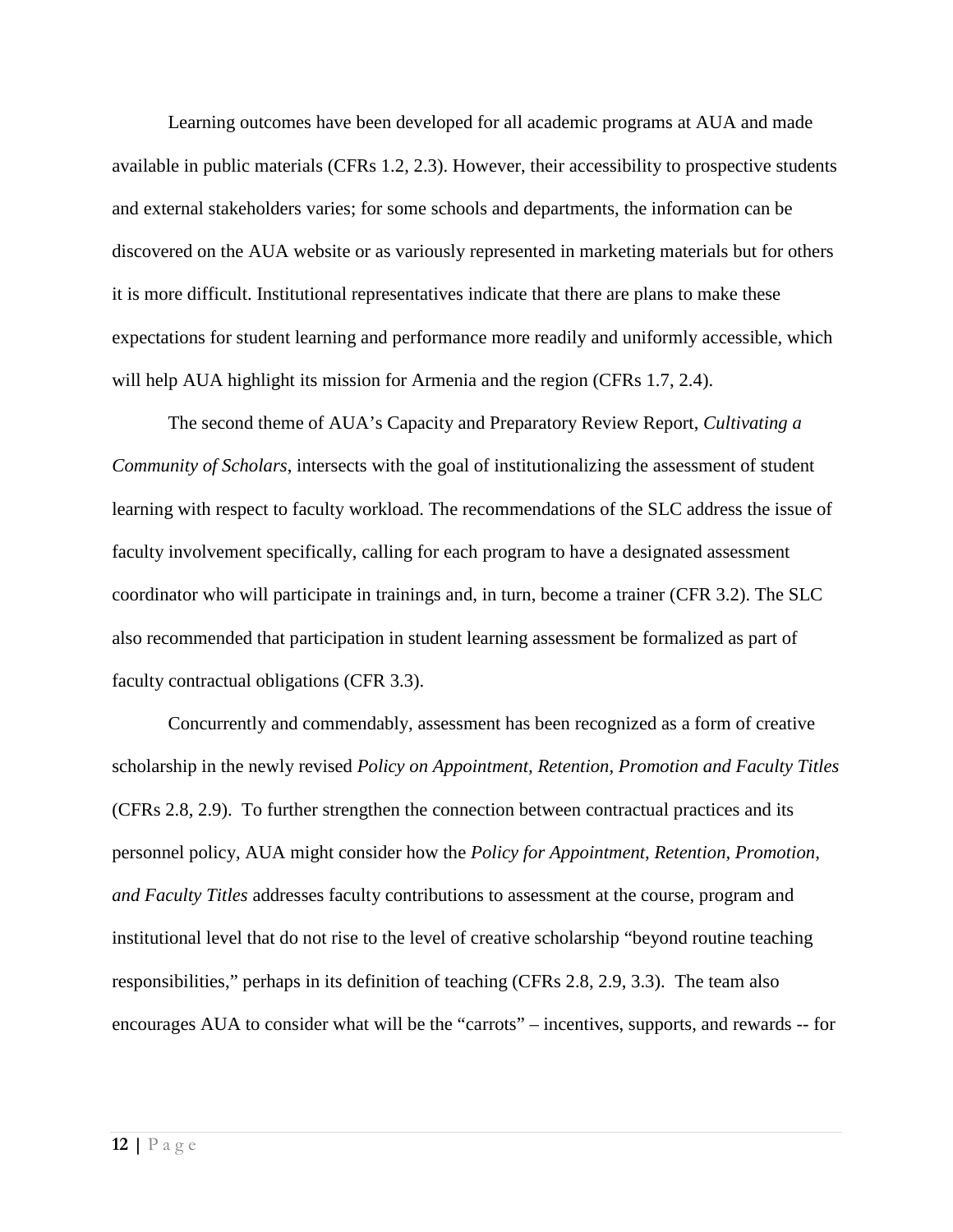active and sustained participation in assessment and program improvement, and what will be the "sticks" or consequences for non-participation by faculty or programs (CFR 3.3).

To date AUA has developed assessment plans for its academic degree programs. Going forward, it will be important to develop and implement assessment plans for its academic support programs such as the information literacy program provided by the Library (CFR 2.13) and other academic support services, student support services, and co-curricular programs (CFRs 2.11, 2.13).

AUA has made considerable strides in establishing its capacity for assessing student learning through policies, planning processes, governance structures, and dedicated resources. In particular, the team sees the position of the Accreditation Director as being vital to the achievement of AUA's long term goals for institutionalizing and sustaining assessment in support of teaching and learning. For AUA to achieve its long term goals, it is critical to put in place a robust infrastructure, including institutionalizing staff positions, to promote and sustain educational effectiveness on an on-going basis (CFRs 3.4, 4.6, 4.7).

#### *Academic Program Review*

AUA has put in place policies and procedures to review its academic programs on a periodic basis and to use review results for continuous quality assurance (CFRs 2.7, 4.4). In 2008, AUA initiated a cycle of academic program review, with staggered reviews scheduled for all academic programs as well as the Extension program. The Curriculum Committee of the Faculty Senate oversees the academic program review process as well as any modifications to existing courses and programs (CFRs 4.1, 4.4).

Academic program review at AUA begins with a self-study prepared by the program faculty according to published guidelines (CFR 3.11). Self-studies must include the program's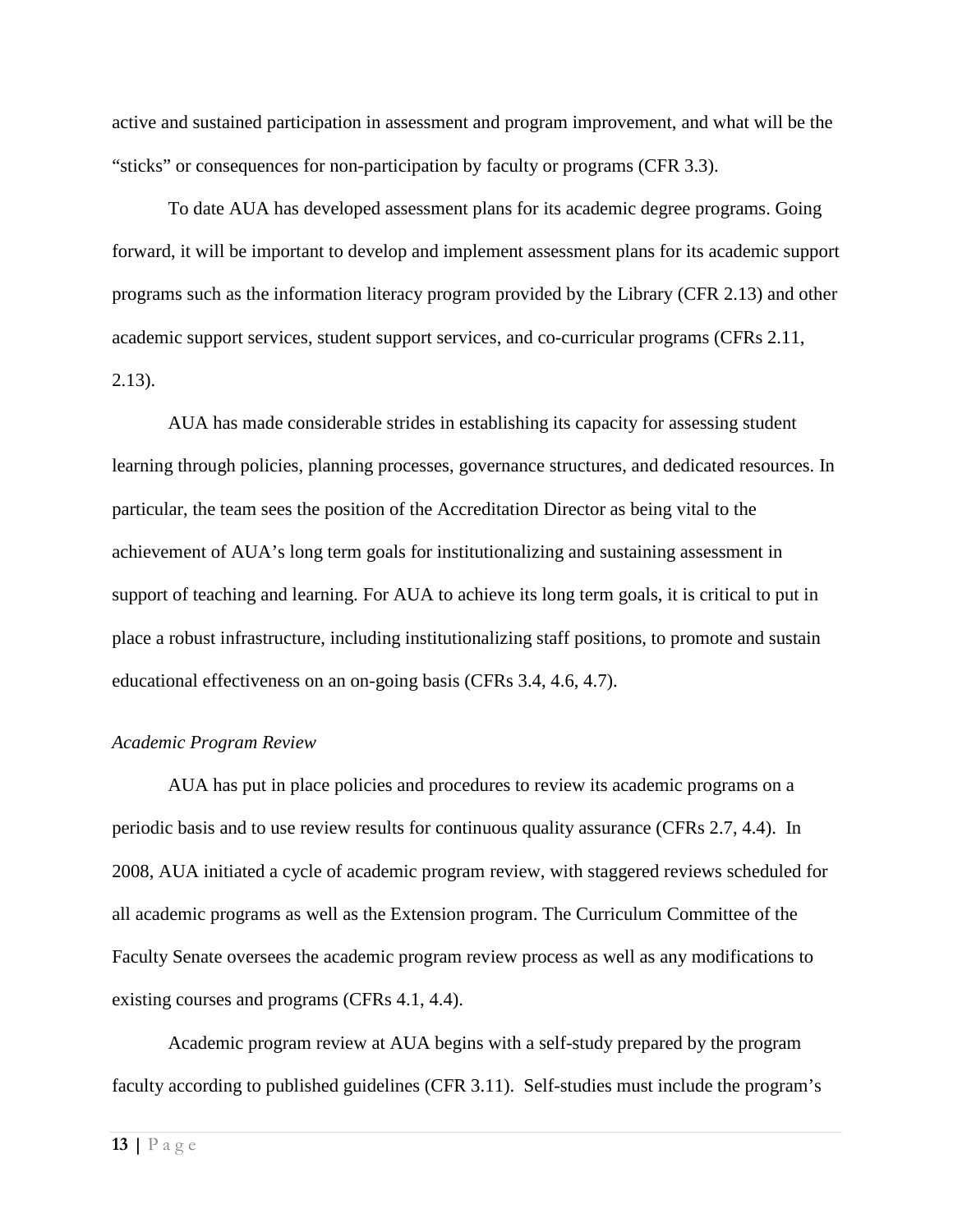assessment plan and annual assessment reports (CFR 2.7). Subsequently, an audit team composed of three AUA faculty members and one external expert conducts a review of the program, culminating in a report provided to the program and to the university administration along with the self-study. In a "wrap-up" meeting with program representatives, the provost, and the president, an action plan is developed for the interval before the next program review in five years. Program review audits are ultimately reviewed by the AUA Board of Trustees (CFR 3.9).

AUA's program review process over the past five years has been largely successful. Findings and recommendations stemming from the academic program reviews conducted to date at AUA have resulted in modifications to curricula and degree programs (CFRs 3.11, 4.4, 4.6). As a result of the first round of program reviews, the Self-Study and Audit Guidelines issued in 2008 will be revised and refined for future cycles of review (CFR 4.7). To further support institutionalization of assessment, the team encourages AUA to consider making a revised multiyear assessment plan an outcome of program review.

#### *Institutional Research Capacity*

The Institutional Research Office (IRO) is responsible for assisting faculty and programs with information and data in support of the assessment of student learning and academic program review (CFRs 4.3, 4.4, 4.5). In collaboration with the Director of Accreditation, a newly appointed Institutional Research Manager has begun to benchmark data gathering and disaggregation practices with U.S. institutions to strengthen and expand data collection, and is further standardizing and institutionalizing data collection through the development of formal guidelines for data collection, disaggregation, and management. These are important steps in furthering a culture of evidence that is aligned with American higher education practices while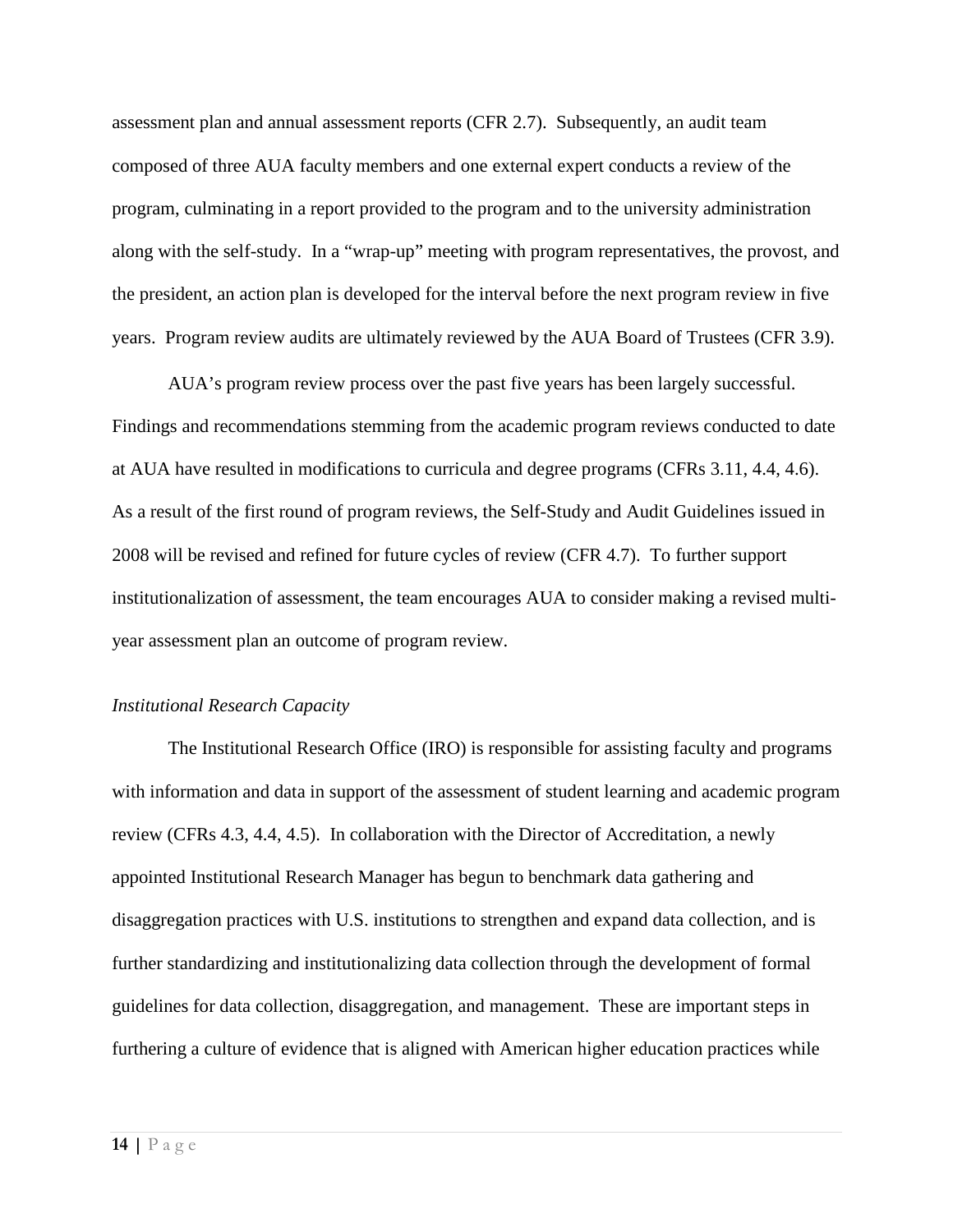ensuring continuity in service and data delivery into the future. The team commends the IRO for these forward looking efforts.

The IRO provides information as requested by programs that are writing self-studies, and cites academic programs as the most avid users of the office's services together with the provost (CFRs 2.7, 4.4, 4.5, 4.6). As the IRO and the program review process mature, AUA might want to develop a template of required data elements that are central to assessing the educational effectiveness of the academic programs. The IRO could also work towards articulating its own set of service objectives in anticipation of the expansion of annual assessment and periodic review to academic support and student service units (CFRs 2.11, 4.5).

#### *Institutional Assessment*

As described above, AUA has made great strides toward institutionalizing outcomesbased assessment of student learning at the program level, identifying and addressing key issues of capacity necessary to support faculty in the identification of meaningful assessment questions and the generation of actionable evidence that is essential to sustaining these efforts into the future (CFRs 2.2, 2.4, 2.5, 4.6, 4.7). Significantly, the mechanisms developed to facilitate interdepartmental communication and synergies around program-level assessment have also contributed to the erosion of long-standing departmental "silos." The team commends the institution for the progress it has made with respect to this essential work.

The team, however, encourages AUA to develop plans and processes for aggregating and evaluating the meaning of program-level results at the institutional level, as an input for evaluating institutional progress in relation to AUA's mission and accordingly for institutionlevel planning and decision making. Reciprocally, and as observed in the approach for evaluating progress on the institution's strategic plan (CFR 4.1), institutional goals for student learning and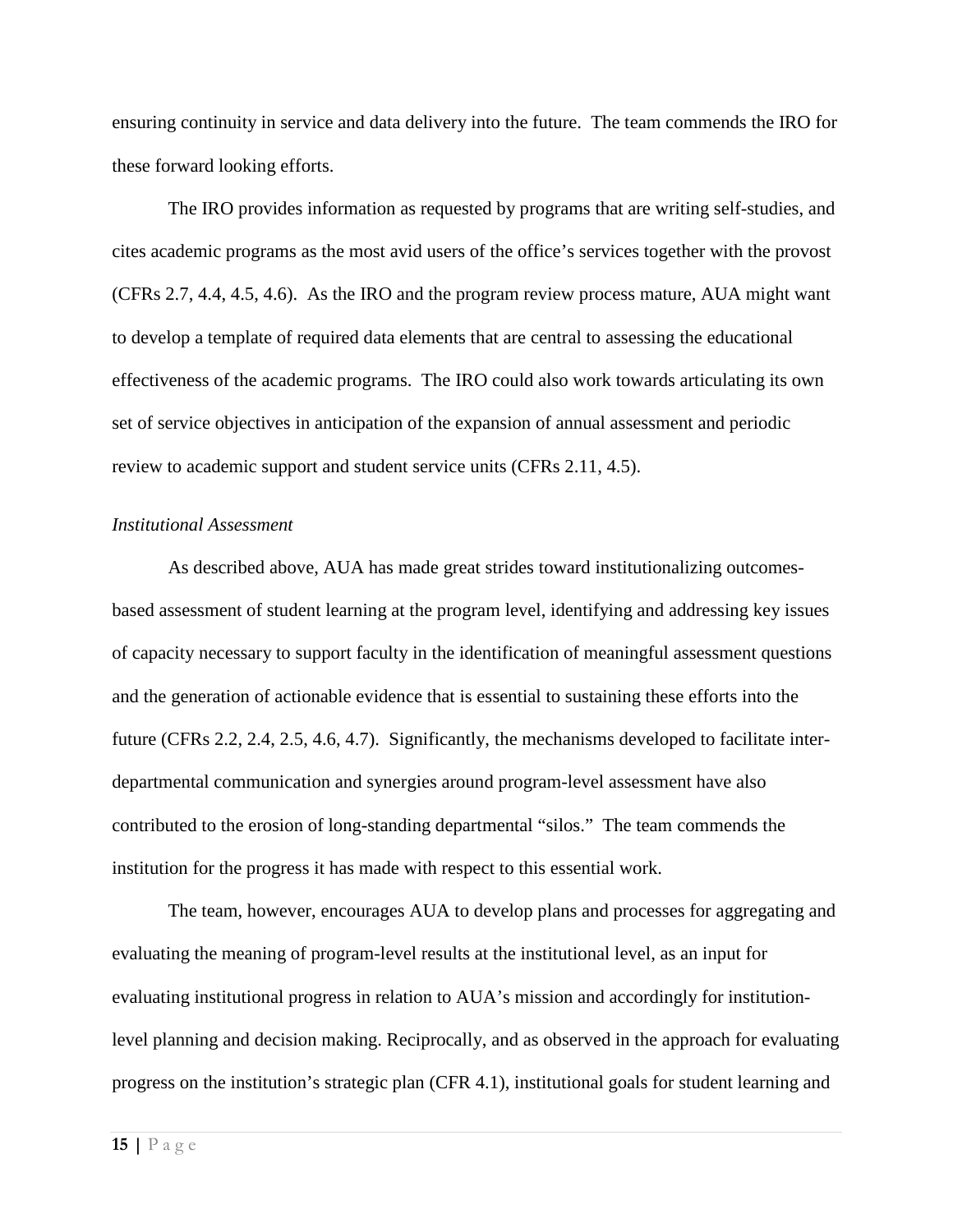success will need to be investigated at the program level, with their impact evaluated at both program and institutional levels, including the contributions co-curricular and student support services make to achievement of institutional goals and outcomes for both student learning and success (CFRs 2.10, 2.11, 2.13, 4.2, 4.3, 4.6). To support continued unification of academic program and administrative and co-curricular unit-based efforts, the institution will want to complete work on a set of institutional objectives for student learning and to develop a clear set of objectives for student success (CFRs 1.2, 4.3). The team imagines that the Director of Accreditation could make a valuable contribution to this effort, given the broad institutional perspective this position affords.

#### <span id="page-15-0"></span>**B. Theme 2: Cultivating a Community of Scholars**

As AUA advances into its third decade, it has recognized that continued growth and success require development of the University as a community of researchers and scholars, united by a shared understanding of what constitutes research and scholarship at AUA. Clarifying this aspect of AUA's mission is also important to establishing a common vision in which the major expansion and diversification of program offerings, faculty, and fundraising that AUA is currently launching can be anchored.

To facilitate this development, AUA pursued the identification of a "research model" able to encompass the forms of research, scholarship, and teaching that have evolved over time in AUA's academic programs and seven research centers, with the goal of formally institutionalizing this model in anticipation of the introduction of multi-year contracts in fall 2012 as recommended by the WASC Commission (CFRs 2.8, 2.9). As part of this work, AUA conducted a thorough analysis of the impact that its institutional context has had on scholarly activities, including its effects on faculty capacity to engage in scholarship and research given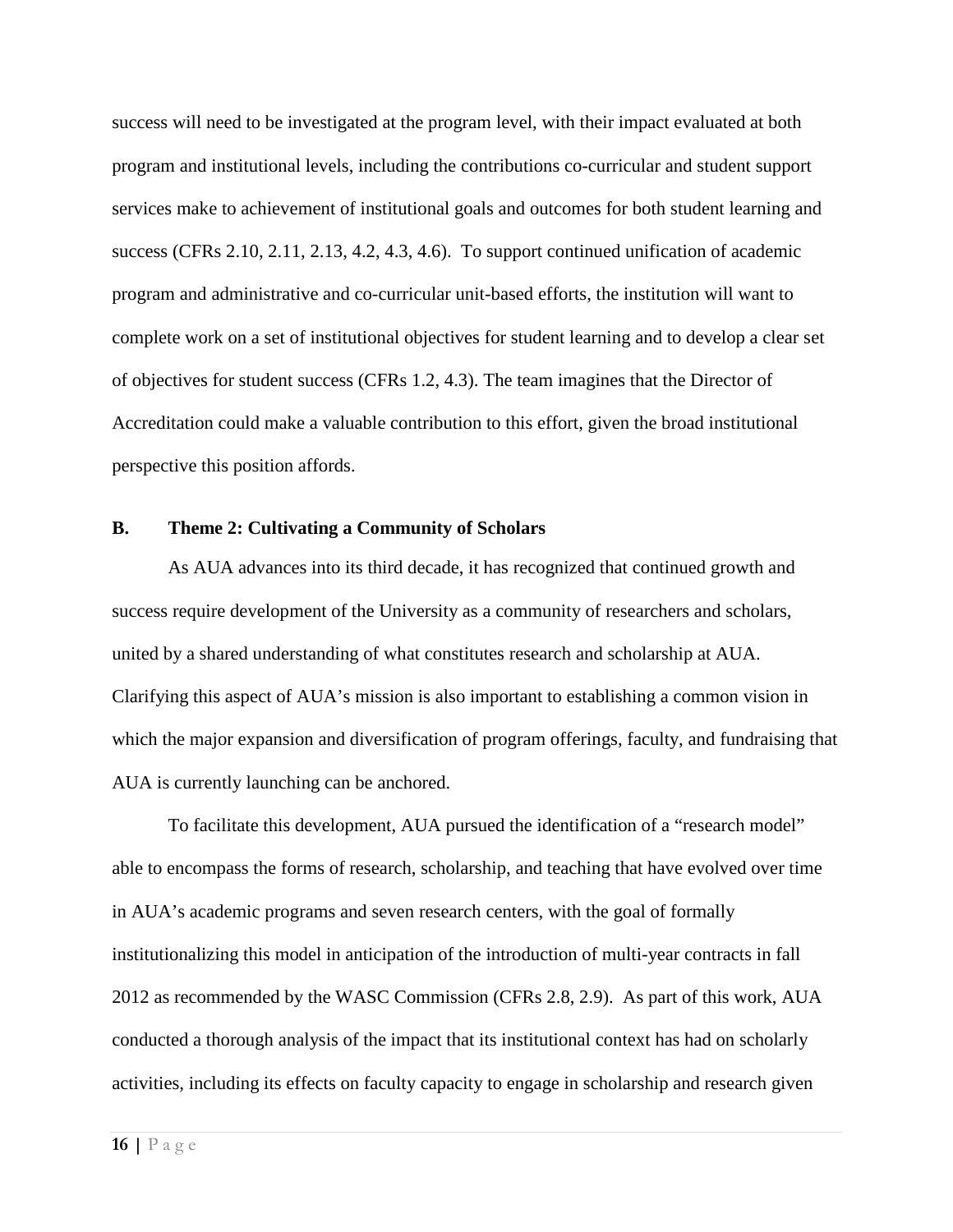that "cultivating a community of scholars…requires a critical mass of resident faculty and a supportive institution with long-term reciprocal commitments to each other" (Institutional Proposal, p. 10; CFR 4.7). AUA also established a faculty-led Research and Scholarship Task Force (RSTF) to investigate the nature and pattern of scholarship and research at AUA (CFRs 3.3, 3.11, 4.3). The results and implications of these analyses are outlined below.

### *Impact of Institutional Context on the Community of Scholars*

Several important findings emerged from AUA's analysis of institutional context on the scholarly activities of faculty. The first is that core attributes of AUA's community of scholars have been shaped and reinforced by: 1) AUA's mission, which reflects 2) AUA's location in the transitional environment of post-Soviet Armenia, as well as by 3) AUA's exclusive, historic focus on granting master's degrees that has resulted in 4) small enrollments and 5) a relatively small cohort of full-time faculty with core responsibility for delivering the mission but 6) without the benefit of the doctoral and post-doctoral students that typically conduct research projects in larger research universities. One consequence of this context is that teaching, scholarship and public service have become "mutually interdependent" over time, typically sharing a focus on the often unique and inherently specialized needs of Armenia and the region, rather than on questions of broader, scholarly relevance typical of peer reviewed literature. As described further below, AUA is addressing this finding in revisions to the policy on hiring and promotion (CFRs 2.8, 2.9).

A second consequence of AUA's context is that to meet its educational, research and service goals AUA has had to rely heavily on a relatively small group of full-time faculty, with additional instructional support provided by a proportionally larger group of part-time and visiting faculty (CFRs 3.1, 3.2). Recent expansions in enrollment have not solved this challenge;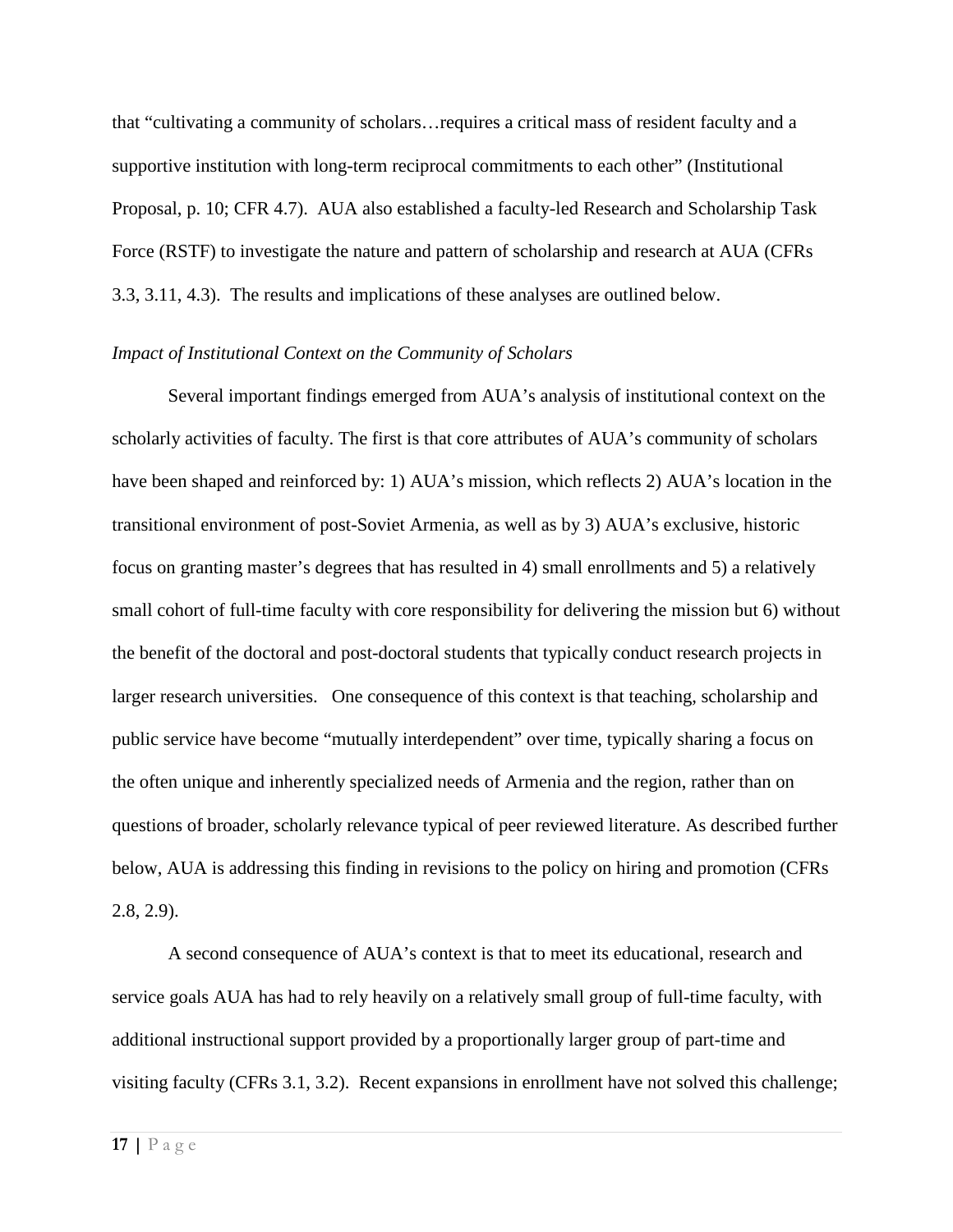even as student enrollment increased by 61% between 2006 and 2010, the global financial crisis and on-going financial challenges prohibited faculty growth, with the result that about 20 fulltime and 60 part-time faculty sustained institutional operations during this period. Although many of AUA's part-time faculty are recurrently hired, and as such are considered "core" faculty with commensurate investment in program success, AUA recognizes the challenge of building a community of scholars when a substantial fraction of the faculty has significant commitments beyond the university. This includes the applied programs like law or business that, despite the importance of hiring faculty who are also practicing professionals, could benefit from a larger core of full-time faculty to support program and curricular development, diversification, and administration.

As part of its 2011-2017 Strategic Plan, AUA intends to substantially expand and reorganize in ways that are expected to positively impact AUA's community of scholars. For example, AUA plans to establish undergraduate degree programs which will allow a number of current part-time faculty to become full-time stakeholders in the AUA community, decreasing the service-related workload shouldered by individuals and increasing research capacity. New faculty, chosen well, will also benefit graduate-level learning through the addition of new subfields of study and courses in areas not currently available (CFRs 3.1, 3.2). These are opportunities that students have requested. The team encourages AUA to attend particularly to the number of female faculty hires, as historically only about one third of the faculty has been female relative to a student body that has been on average about two-thirds female (CFR 1.5).

AUA's development as a community of scholars will also benefit from its plans to reorganize its academic programs into three (possibly four) colleges, uniting extant graduate and planned undergraduate programs within common administrative infrastructures reflecting natural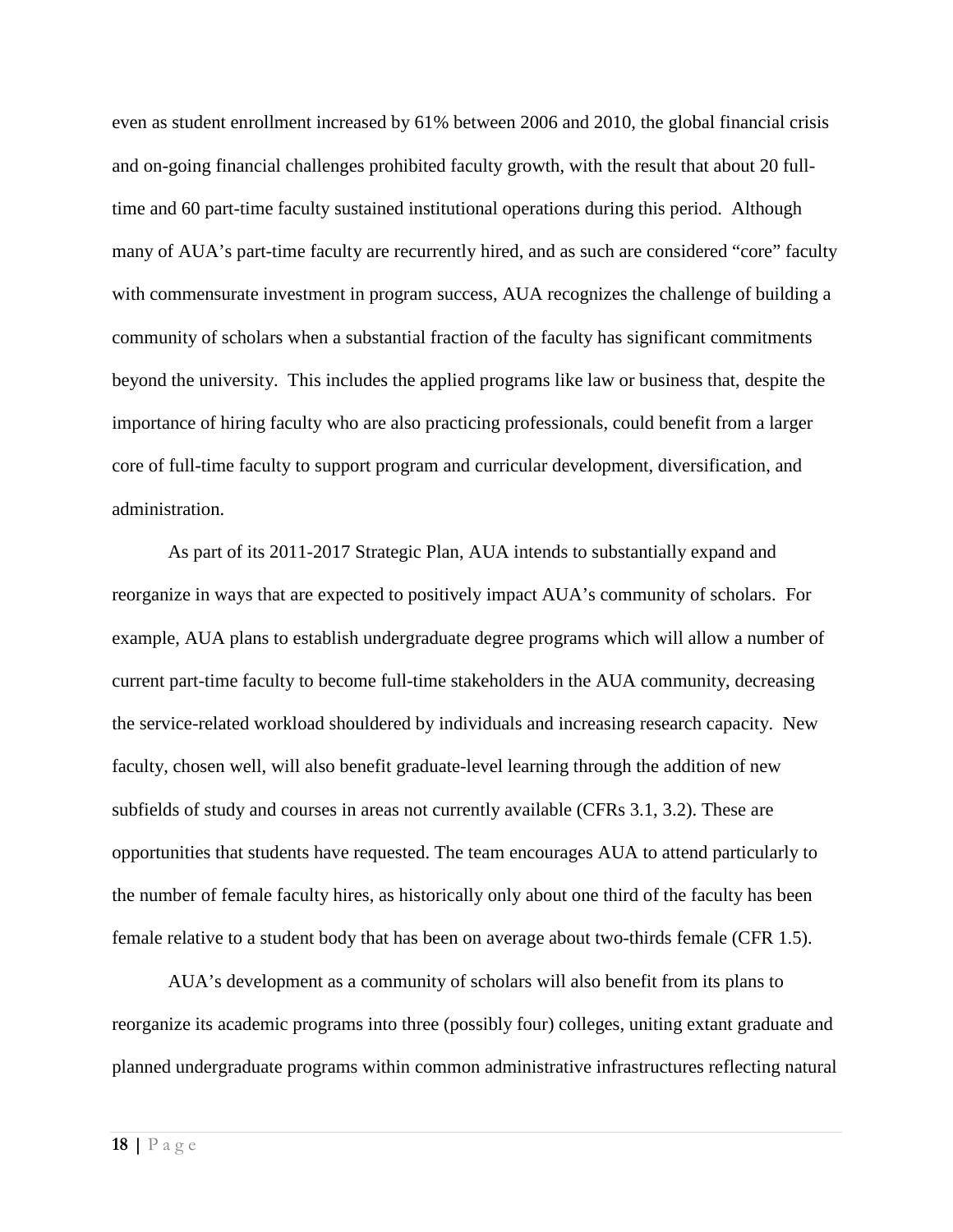disciplinary alliances (CFR 3.8). Beyond achieving administrative efficiencies that will help to address recurrent fiscal challenges, this re-organization is intended to create opportunities for interdepartmental interaction and interdisciplinary research among faculty and students from different programs. The team commends these plans as discussions with faculty revealed the existence of "siloed" programs, reflecting in part the historical distinctiveness of AUA's graduate programs as well as the highly focused nature of graduate education. Discussions during the visit revealed that faculty had clear ideas for cross-fertilization among programs, including exciting new potential synergies, which would be facilitated by such reorganization.

Finally, AUA is considering the development of an Office of Research to better coordinate and support grant getting and management activities. While AUA's research centers already generate a significant amount of funding, AUA's grant-based revenues would be expected to increase with the support of an Office of Research that coordinates strategically with the new Vice President for Advancement. The team encourages AUA to evaluate the benefits of such an approach, particularly given AUA's plans for growth, its ongoing need for revenue, and that grant getting responsibilities are currently shouldered by individual faculty with associated inefficiencies and consequences for winning extramural funding (CFR 4.2). Individual units themselves would also benefit as AUA returns 15.5% (out of the 36.5% total) overhead to the unit which generated a particular research contract.

## *The Nature of Research and Scholarship*

To gain insight into the nature of research and scholarship at AUA, the Research and Scholarship Task Force (RSTF) gathered and evaluated several complementary lines of evidence (CFR 4.3). Drawing on the annual reports of AUA's Research Centers and academic program reviews, the RSTF documented the types and numbers of research-related activities, including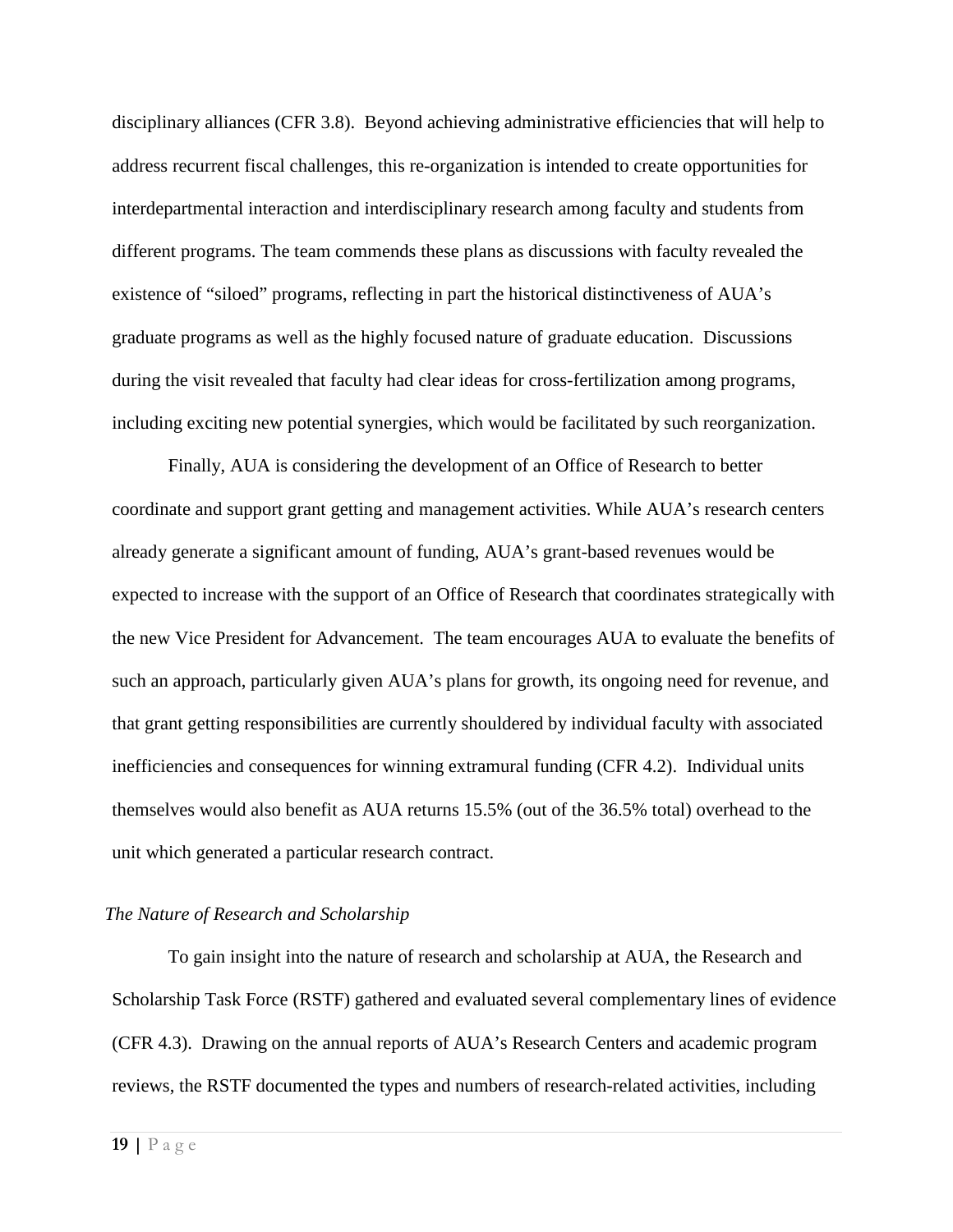those with and without student involvement. Interviews of academic program faculty and research center staff were also conducted. The RSTF also consulted with deans and associate deans with responsibility for annual faculty reviews.

The results revealed a good deal of activity that encompasses a range of approaches to, and understandings of research and scholarship. Most significantly, the RSTF recognized a mismatch between practice and policy; faculty and students engage in, and the AUA mission supports, forms of scholarship that did not fit the old policy's description of scholarship with its emphasis on peer-reviewed publication. Thus, RSTF developed, and AUA adopted, new criteria for appointment and promotion regarding creative scholarship. These new criteria take into account the nature of the applied research required in a transitional economy while realistically promoting creative scholarship that links discovery and its integration with and application in teaching (CFRs 2.8, 2.9, 3.2). In particular, AUA expanded its definition of scholarship to include categories similar to those proposed some years ago by the Carnegie Commission namely - 1) scholarship of discovery, 2) scholarship of integration, 3) scholarship of application, and 4) the scholarship of teaching– thereby promoting the links between scholarship, teaching, student learning, and public service that have emerged organically at AUA as a function of its mission and context (see above; CFRs 2.8, 2.9).

AUA plans to implement the revised *Policy on Appointment, Retention, Promotion and Faculty* titles during AY 2011-2012 in anticipation of the shift to multi-year contracts in fall 2012. The team commends AUA for so careful an effort to value and promote scholarship, creative activity, and curricular and instructional innovation and their dissemination in ways appropriate to AUA's mission and character (CFRs 2.8, 2.9). The team encourages AUA to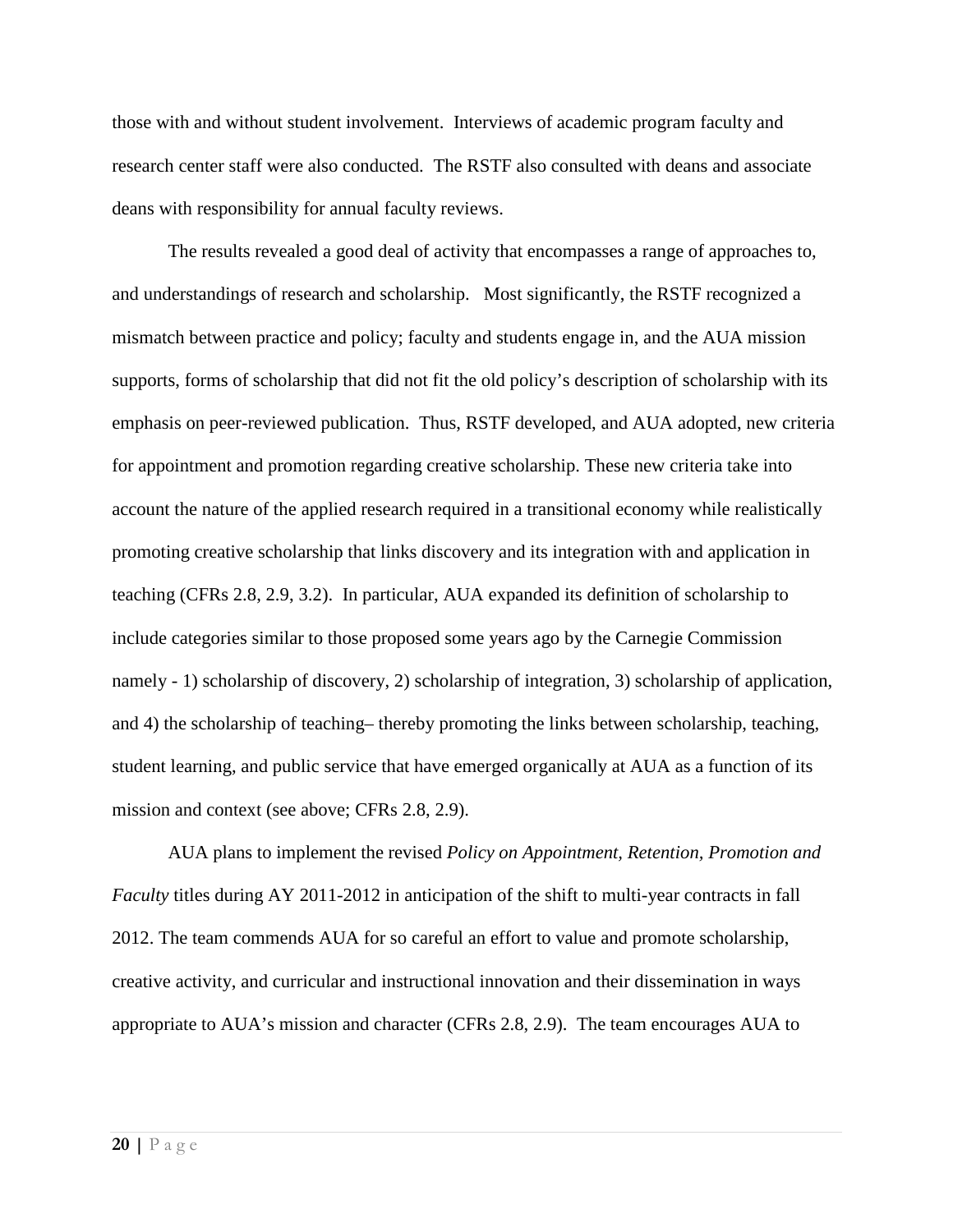evaluate and calibrate its implementation of this policy across programs, research centers, and faculties.

## *Leadership to Fulfill the Mission*

At the time of the site visit, negotiations were underway to hire both a new provost and a Vice President for Advancement. One intention was that the new provost would have experience in both undergraduate and graduate education, with benefits for implementing the new strategic plan, including the expansion into undergraduate education, and in further developing AUA's scholarly activities in keeping with its educational, research and service missions. AUA's plans to appoint a new Vice President for Advancement also indicate awareness of the urgent need to generate new revenue streams to support the hiring of additional faculty, to enable AUA to continue to allow all qualified students to attend regardless of the ability to pay, and to fund any expansion. It will be very important that the new provost and Vice President for Advancement develop an excellent working relationship (CFR 3.5) so that needs can be prioritized, and funds can be raised to support even greater effectiveness.

## *Alumni's Enthusiasm, Loyalty and Support for Future Development*

During an hour-long meeting with over thirty alumni of AUA, it was absolutely clear that AUA has provided them with life-changing education. Some of their direct quotations are highlighted below:

- AUA is the best. The bachelors program is a very good idea.
- AUA is the best university in Armenia. Graduates are over qualified for many jobs.
- Adding bachelor's programs is good, but Ph.D. programs will be even better.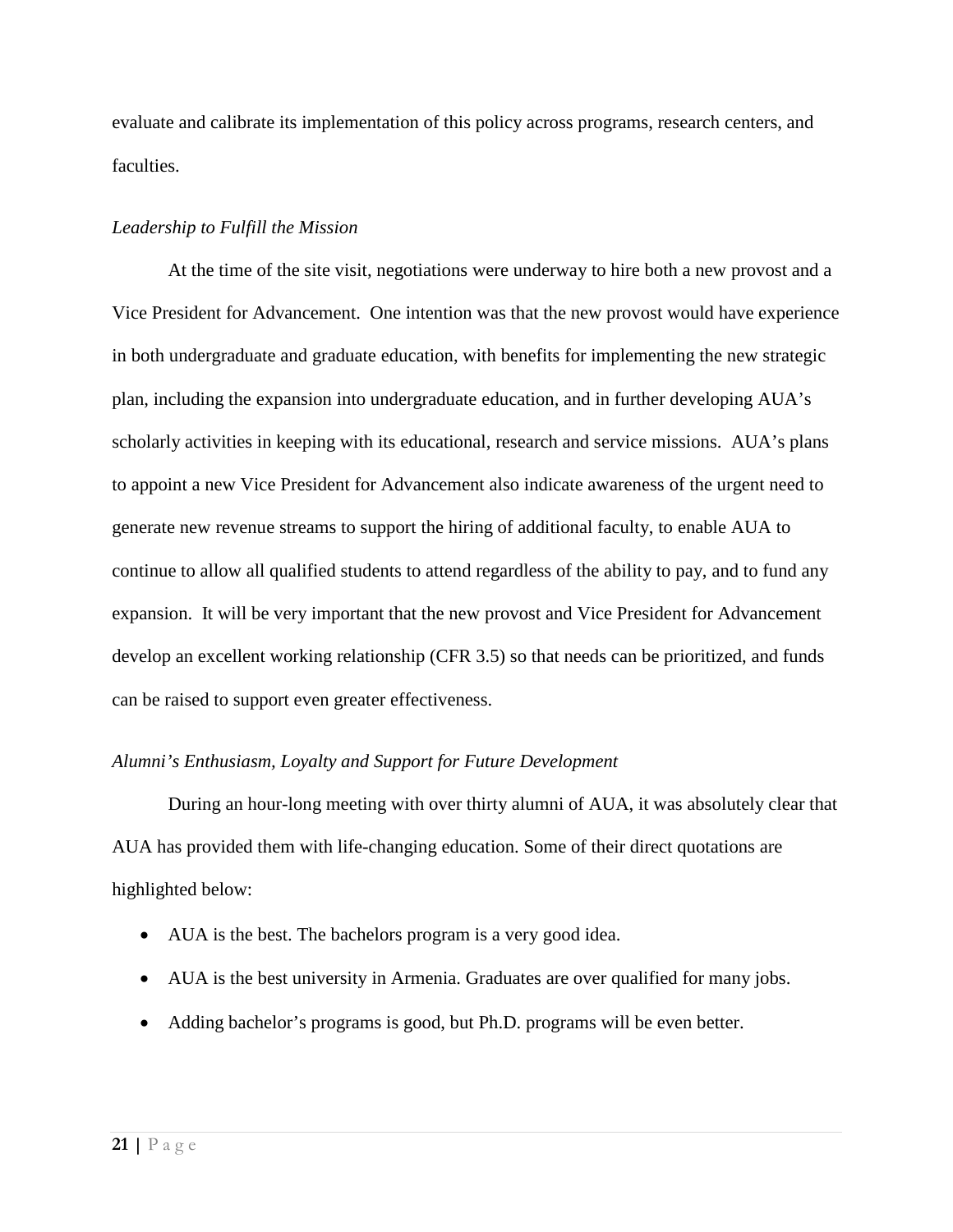- AUA education is completely different- more multidisciplinary, broadened my limited scope.
- AUA has helped me grow. Many students came from India.
- Really thankful to AUA. Hope AUA will offer Ph.D. programs.
- New building is great. Want more professors from other countries, and like to see Ph.D. programs. AUA is truly student-centered and study is not detached from real life. As stated clearly and loudly, AUA graduates appreciate the educational effectiveness provided by the faculty. They also support more programs at AUA both at the bachelors and Ph.D. levels. Many alumni have also made contributions to support AUA.

## <span id="page-21-0"></span>**C. Student Success**

As described in Section II, Part A of this report, AUA has an active Institutional Research Office (IRO) that is making important strides to systematize the collection and use of data to inform program and institutional planning and decision making. Indeed, the IRO has established a solid foundation of basic institutional data describing essential demographics of faculty, staff, and students as well basic metrics of student success, including graduation and retention rates for the student population as a whole (CFR 4.5). The IRO is also responsible for delivery and analysis of student exit, alumni, and employer surveys, and has been working to revise and refine these surveys in light of program and institutional needs, including those for student learning outcomes assessment (CFR 4.8).

AUA also has institutional research capacity in the form of faculty and students engaged with statistics, biostatistics, and survey research in the programs of Public Health, Political Science and International Affairs, to name a few. The team encourages AUA to consider the contributions students from these programs might make to program and institutional assessment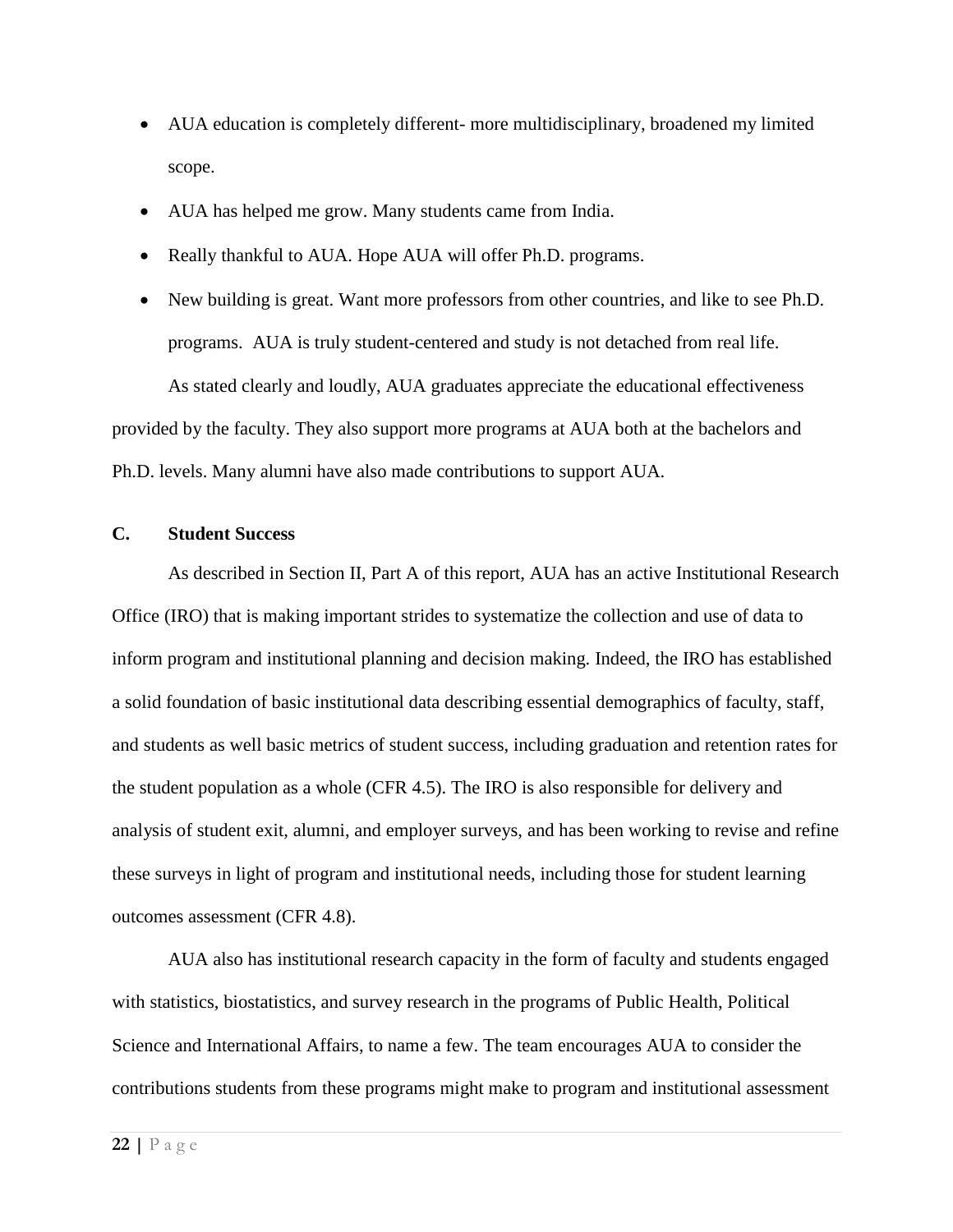activities. Indeed there is precedent for this kind of synergy with Public Health researchers having facilitated the focus groups and associated data analysis conducted in connection with AUA's reaccreditation*.* 

The subsections that follow describe the team's understanding of AUA's engagement with metrics of and institutional support for student success, and include suggestions for future research and analysis. The team found this section somewhat challenging to draft as AUA's goals for student success and how they relate to AUA's mission are unclear. The team encourages the institution to develop an explicit set of objectives for student success in support of its mission and to evaluate its progress in relation to these goals, taking action as necessary. As discussed below, AUA may find it useful to look to peer institutions, both comparable and aspirational, in the development and/or evaluation of these goals.

#### *Retention and Graduation*

In the last several years the number of students has increased at AUA to a steady state of masters and certificate students of close to 400. For cohorts tracked since 2006, the three year graduation rate is over 80%, which is impressive for a relatively new institution. Still approximately one in every five students is not graduating within the three year time frame, with about 5% of students appearing to remaining enrolled after three years and the other 15% leaving but not transferring. To better manage resources in ways that are consistent with its goals, AUA might benefit from a better understanding of the outcomes of these two groups of students, including time-to-degree for the students who do not meet the three year graduation goal and the reasons for their lack of progress, as well as the reasons for student attrition before graduation.

AUA does not yet appear to disaggregate data on time-to-degree or graduation rates. At an institutional level, variables of interest might include students' income level, gender, ethnicity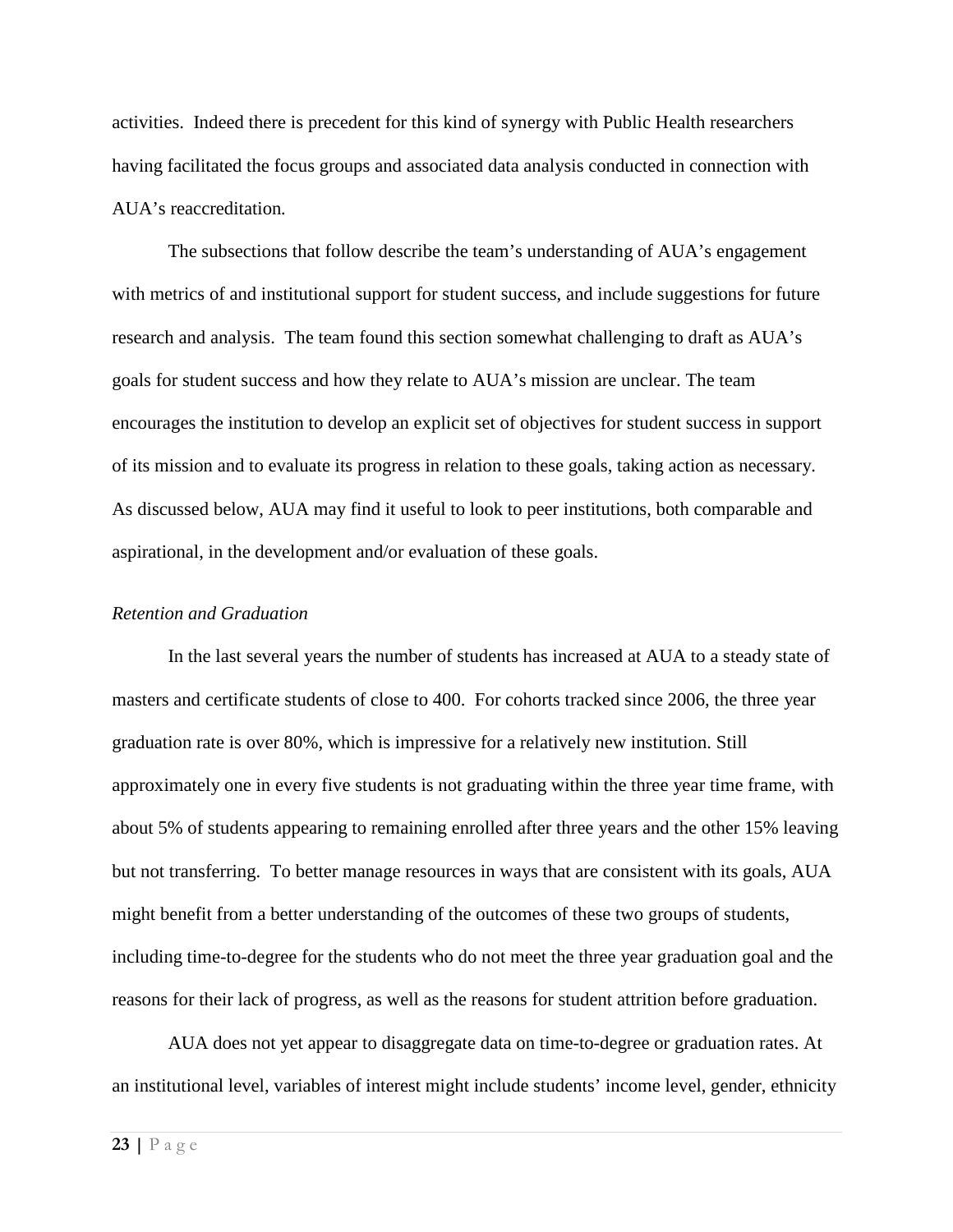(as appropriate), and geographic origin, both within Armenia (rural vs. urban) and outside of the country, given that AUA's strategic plan calls for increasing the numbers of international students. Disaggregating time-to-degree and graduation rates by program, and within programs by relevant demographic characteristics including but not limited to gender, income level, and international status, would also seem important given the distinctive differences in the goals, structure, and delivery of degree programs (CFR 2.10).

AUA also does not appear to have begun looking to an existing peer group or an aspirational group of peers to better understand its own successes and challenges. Such benchmarking can be quite useful and is in keeping with WASC's evolving expectations for understanding student success, as is the disaggregation of key student success metrics. There are several other universities that were started right at the collapse of the old Soviet Union that might be useful comparators or other institutions of similar size and level (graduate only) located in the United States, Europe or the Middle East.

## *Student Satisfaction*

AUA has a student body that is very excited to attend AUA and is proud of the institution. The team was impressed by the high levels of student satisfaction with AUA and the extent to which AUA is student centered. To a person, students commented that when they wanted to talk about an intellectual idea or needed help, faculty, administrative staff or others were happy to assist and uniformly accessible.

The satisfaction that students expressed is echoed in a comprehensive, annual Graduate Student Exit Survey student that has been administered since 2006 and for which there have been very high response rates. In general, for virtually each question, 80% or more of students highly agreed or agreed that they are satisfied with the relevant measures, especially with the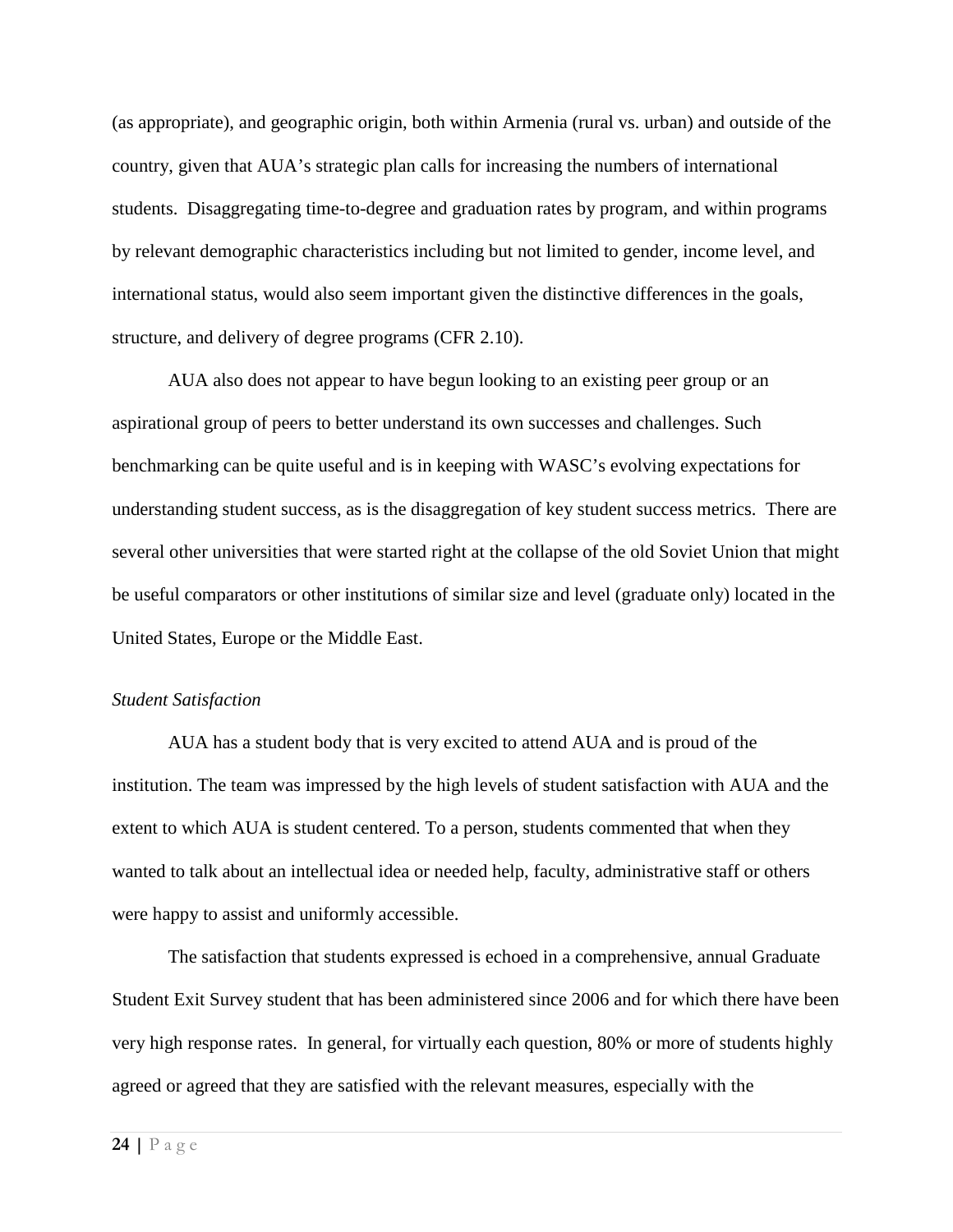curriculum, faculty, and facilities. The increase in the fraction of students who are highly satisfied and satisfied with facilities such as buildings and computers has risen sharply in the last several years. This is likely a direct result of the opening of the new Paramaz Avedisian Building in 2008 as well as AUA's recent investments in greater bandwidth and more computer labs (CFR 3.7). In general, the team found that students applauded the knowledge and dedication of the faculty who taught them. Where student responses were somewhat less positive, the team suggests that these areas be investigated and assessed for possible future actions.

Many students commented that what sets AUA apart from the undergraduate universities they attended in Armenia and Russia is that the subjects are taught through the lens of real world problems and practical applications. Yet, the team left with the impression that, as in the United States, students would like more connection between their coursework and the real world. According to the most recent exit survey, at graduation roughly 35% of students say they are seeking employment (a figure that has decreased from 41.5%), 29% are in working in positions not appropriate for their degrees, and almost 18% indicate that they are in positions appropriate to their positions. However, only 54% students in 2011 indicate that they are very satisfied or satisfied with career planning and advising. AUA might consider exploring ways to improve career planning.

As mentioned previously, AUA's precise goals for student success are unclear as is how such goals relate to AUA's mission. A particular focus of AUA's mission is to serve the needs of Armenia. It is very clear that the degrees AUA offers--from business, engineering, law and public health, to teaching English--all are highly consistent with this mission. Alumni surveys are conducted periodically (CFR 4.8), several departments collect job placement results, and the university Alumni and Career Development Office maintains an alumni database that is updated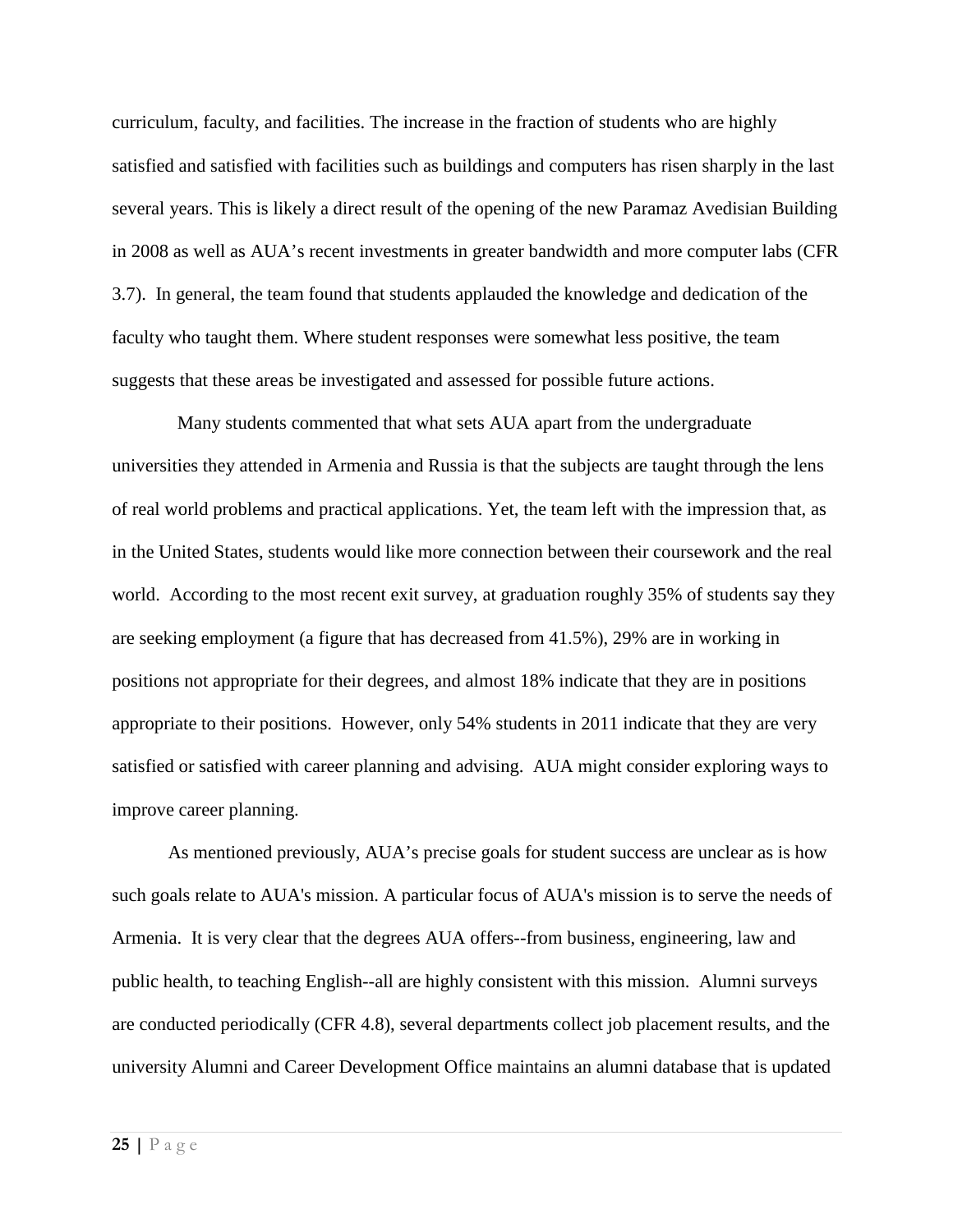annually. Although the information is accessible to the programs for their self-studies, it is unclear to what extent the information is utilized to assess AUA's accomplishment of its mission. Such data can be useful as the faculty develops courses, revises curricula, and advises students on career paths. Following graduates in this manner also will be essential for any future development and advancement efforts, in particular, for the campaign that is planned for the future.

#### *Library Support for Student Learning and Success*

There appear to be excellent library resources to support student coursework, faculty preparation of courses, and their research. Students do not pay for textbooks. Rather, they are provided by AUA. Copies of textbooks and course readers also are available in the library. The library is a member of several consortia, including one in Ohio, and one more locally through which there is excellent information sharing and inter-library loans. For books, it takes about two weeks for delivery. The library actively encourages faculty and students to plan ahead accordingly. Electronic resources such as journal articles or digitized books arrive in a day and often within an hour or two. Library staff appear very satisfied with their access to professional development, including the conferences and webinars that are sponsored by these consortia (CFR 2.13, 3.6). Library staff also report taking an active role in information literacy instruction, applying standards articulated by the Association of College and Research Libraries (CFR 2.2).

Although AUA students, faculty and researchers do have access to JSTOR for older journals, a few students suggested that they lacked access to certain newer on-line journals or informational resources. Included in this list are Lexis-Nexis and Proquest which will appear as a budgetary request as AUA prepares for undergraduates. Librarians also opined that upon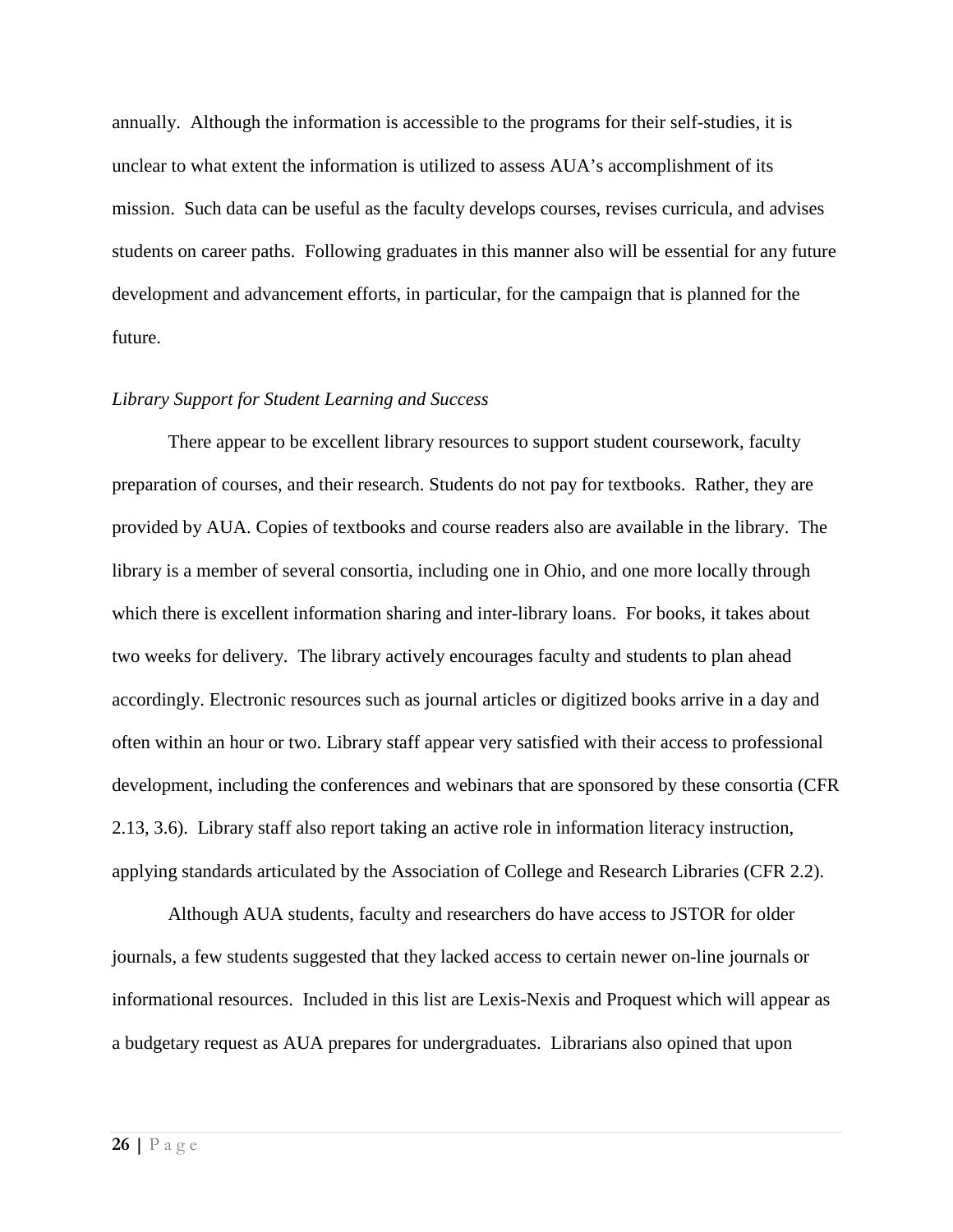occasion they wished they could access the libraries at the University of California. The new provost and president may want to explore whether this is feasible.

Finally, in keeping with AUA's mission, the library takes very seriously its responsibility to be a national resource. As a result, any resident of Armenia may visit or access AUA's library. Membership costs about \$10/year. Library staff also provides professional development to students and libraries at other Armenian institutions, particularly in relation to accessing digital resources and related literacy issues.

#### *Policies and Procedures in Support of Student Success*

There is a very comprehensive Student Handbook and Code of Student Ethics that describe, among other things, students' rights and responsibilities, appeal of grades, grievances and tuition and refund policies. The document indicates that students are guaranteed to be free from harassment (CFR 1.7). There is a long definition of sexual harassment in the Faculty Handbook and, although it implies it covers students, students are not mentioned explicitly. The Faculty Handbook needs to be clarified to indicate that the policy protects students as well. This policy should also be cross referenced in the Student Handbook and Code of Student Ethics.

Through the Institutional Review Board, students receive some training in human subjects in research (CFR 1.7). However, research misconduct does not appear to be addressed in the Student Handbook. The team encourages AUA to add this important topic to the Handbook.

The registrar handles both registration of students and issues of financial aid. With the support of AUA graduates in Computer and Information Sciences, the registrar is guiding the development of a new integrative, student record system to replace a homegrown, single user access system. Other informational needs regarding curriculum and requirements of academic programs are the responsibility of the individual academic programs (CFR 2.12).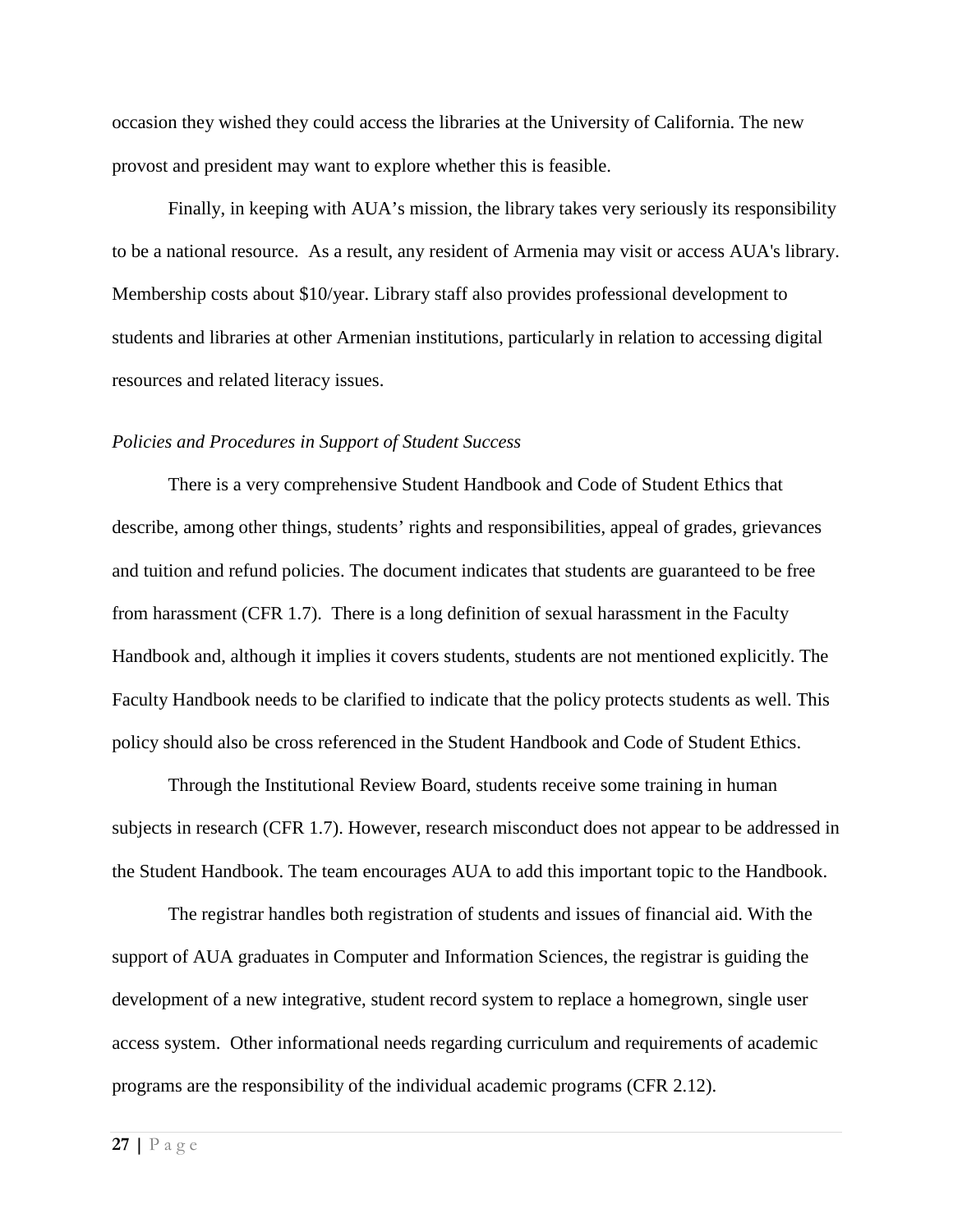## *Information Technology in Support of Student Success*

The technology available to students, faculty, and staff in support of teaching and research is impressive as are AUA's new facilities and infrastructure which are comparable to those newly built in the United States. Instructional Technology is overseen by a Director of Communication and Information Services and a plentiful staff of about 15 employees. This staff is responsible for network control, network security, software selection and maintenance, end user support, graphic and web design and maintenance of email. Computer and technical resources, including bandwidth, are at western standards; 25 classrooms are fully equipped for multi-media and for teaching with 22 more in the planning stages. Further, there are five computer labs including one used solely by the extension division for on-line classes, administration of GRE and TOEFL exams etc., as well as wireless internet connections throughout the campus and videoconferencing capability.

Students and faculty have access to a cadre of professionals who can teach them how to use any of these resources including software. In addition, there is a policy in place to replace faculty and staff computers at regular intervals (CFRs 2.13, 3.7).

#### <span id="page-27-1"></span><span id="page-27-0"></span>**D. Additional Emphases**

#### *a. Impact of Recession on Finances*

Not unexpectedly, the global financial crisis has impacted AUA, with significant budget challenges experienced and addressed over the years since Initial Accreditation. In 2009 and 2010, AUAF experienced significant operational deficits of 47 million and 180 million drams respectively, approximately equivalent to \$122,000 and \$467,000 U.S. at current exchange rates, to which AUAF responded by reducing its operating budgets and deferring spending. Review of the audited AUAF and AUAC financial statements for June 30, 2011 document a small surplus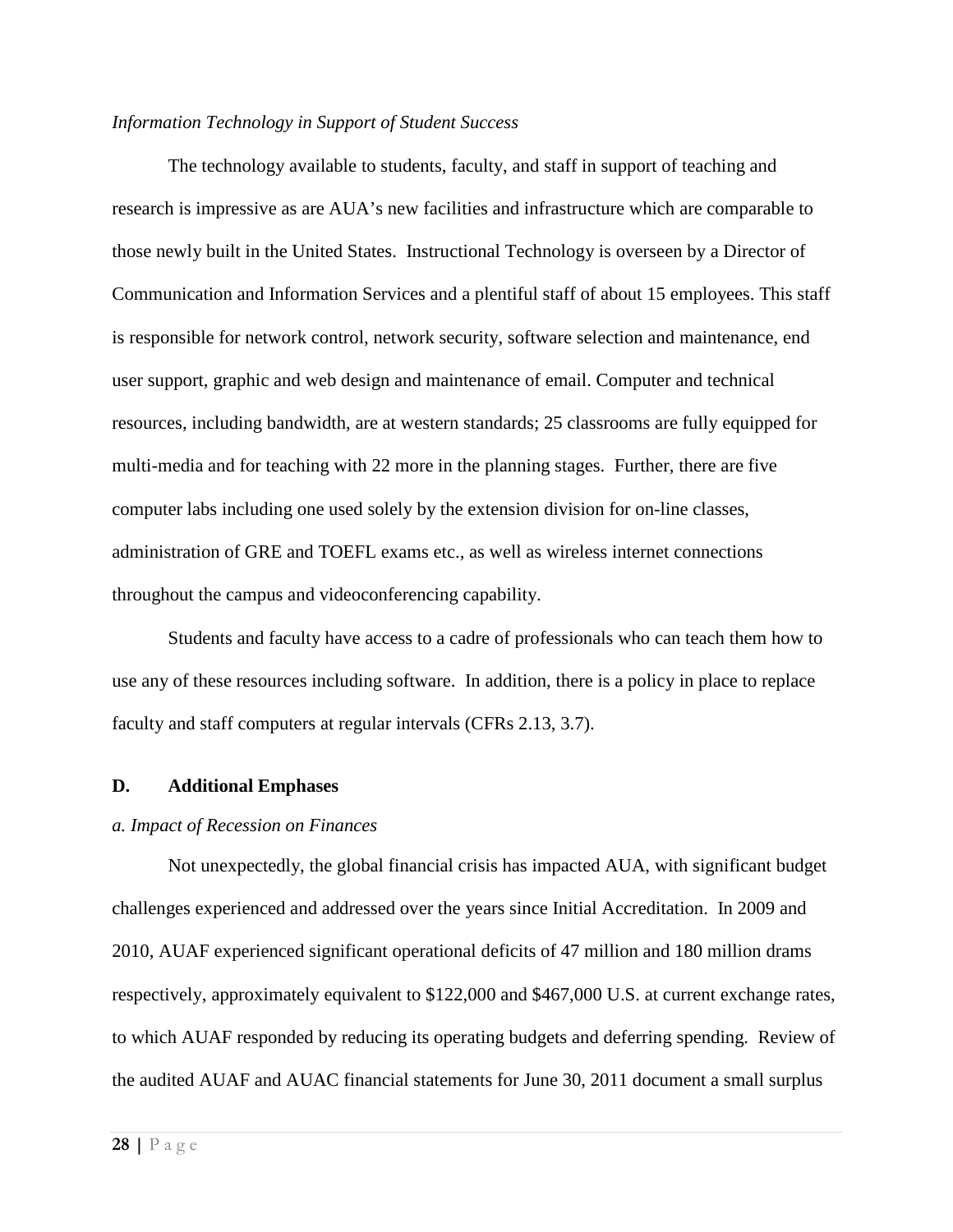in unrestricted fund balance for AUAC and very small deficit for AUAF. The institution reports that the current fiscal year is projected to show improved fiscal results both for the year ended December 31, 2011 and the subsequent six month stub period to June 30, 2012. The six month stub period adjusts AUA's fiscal reporting from a calendar year to the new fiscal year. The Board of Trustees has a clear goal of achieving financial stability as noted in its April 2009 meeting minutes, which state "…[T]he University must move away from crisis management of its finances and [the Board] cited the need for development policies…. [and] [the need] to explore a long-range method for securing funding for Development activities."

Many institutions identify enrollment growth through domestic or international students and philanthropy as solutions to fiscal challenges. AUA is very dependent on philanthropy and its endowment earnings to balance the budget. Not unexpectedly, both of these revenue sources were negatively impacted by the fiscal crisis. AUAC fundraising exceeded \$25 million U.S. dollars in the period 2006-2010. Year to year variability in fundraising results can be significant. AUAF results were also impacted by both net tuition declines and reduced gifts from AUAC. AUAF total fund balances have declined by approximately 15% since December 31, 2005, from approximately 595 to 509 thousand drams (approximately \$1,500,000 to \$1,300,000 at an exchange rate of 385 drams per U.S. dollar). At the same time AUAC's total fund balances have increased from approximately \$24 million to over \$35 million. Significant fiscal challenges exist but the University has been able to demonstrate growth in net tuition, gifts, and other revenues over time. Approximately 15% of AUA's revenues come from tuition. AUAF external auditors confirmed the improved fiscal results (Lilit Arabajan, Partner, Grant Thornton (Yerevan)).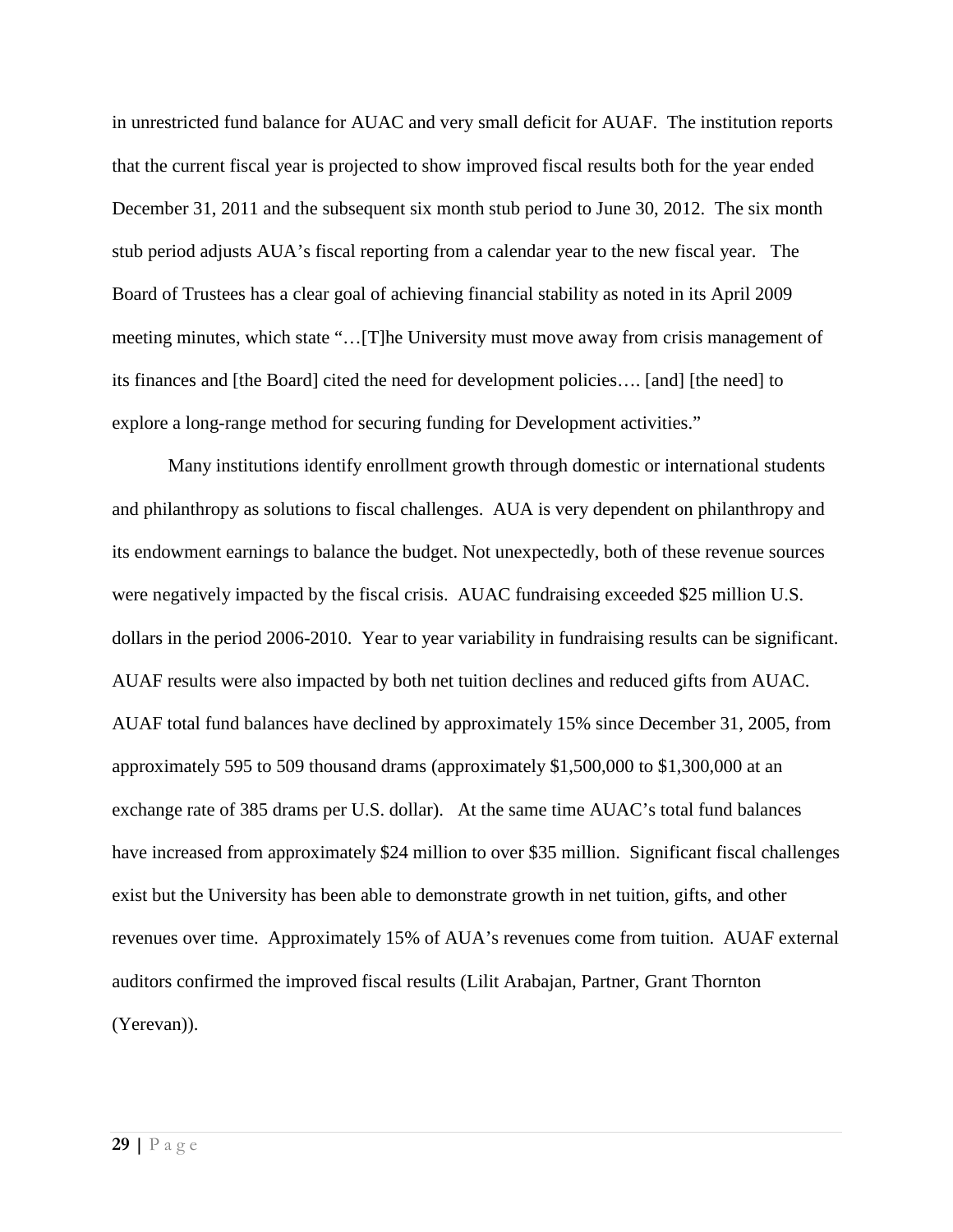To address fiscal challenges and to support institutional growth, AUA is in the process of hiring a Vice President for Advancement (VPA). With a focus on external relations, a primary goal of this position is to strategically develop and expand AUA's donor base, which currently consists of a limited number of relatively large donors. The VPA is also expected to play a role in helping AUA prioritize goals in relation to donor interest.

To be close to AUA's primary source of philanthropy, the VPA will be based in the U.S. but will be expected to visit AUA twice annually. The VPA's first visit to AUA is expected to be extended in order to establish the institutional relationships and understandings that enable targeted fund raising. During the visit, the team learned that all members of the president's senior staff meet weekly, with individuals who reside outside of Armenia or are away from campus participating via Skype (CFR 1.3, 3.8). As a result, the team anticipates that the VPA will remain highly connected to AUA even while living in the U.S. During the visit the team also learned that this search was nearly complete, with an offer out to a highly experienced individual. To complement these efforts in support of anticipated growth, the president has been expanding AUA's leadership team, adding and filling new positions including a Vice President of Operations/COO and a Vice President of Finance/CFO (CFR 3.10).

All institutions have been challenged by the global economic downturn and AUA is no exception. The team, however, found the president and senior leadership focused on addressing the on-going fiscal challenges. Continued progress on fundraising results, net tuition revenue growth, and expense management is recommended.

### <span id="page-29-0"></span>*b. Transparency and Accuracy in Recruitment and Marketing*

Marketing and recruitment materials provide clear information regarding admission criteria, course and project requirements for degree completion, and expected time-to-degree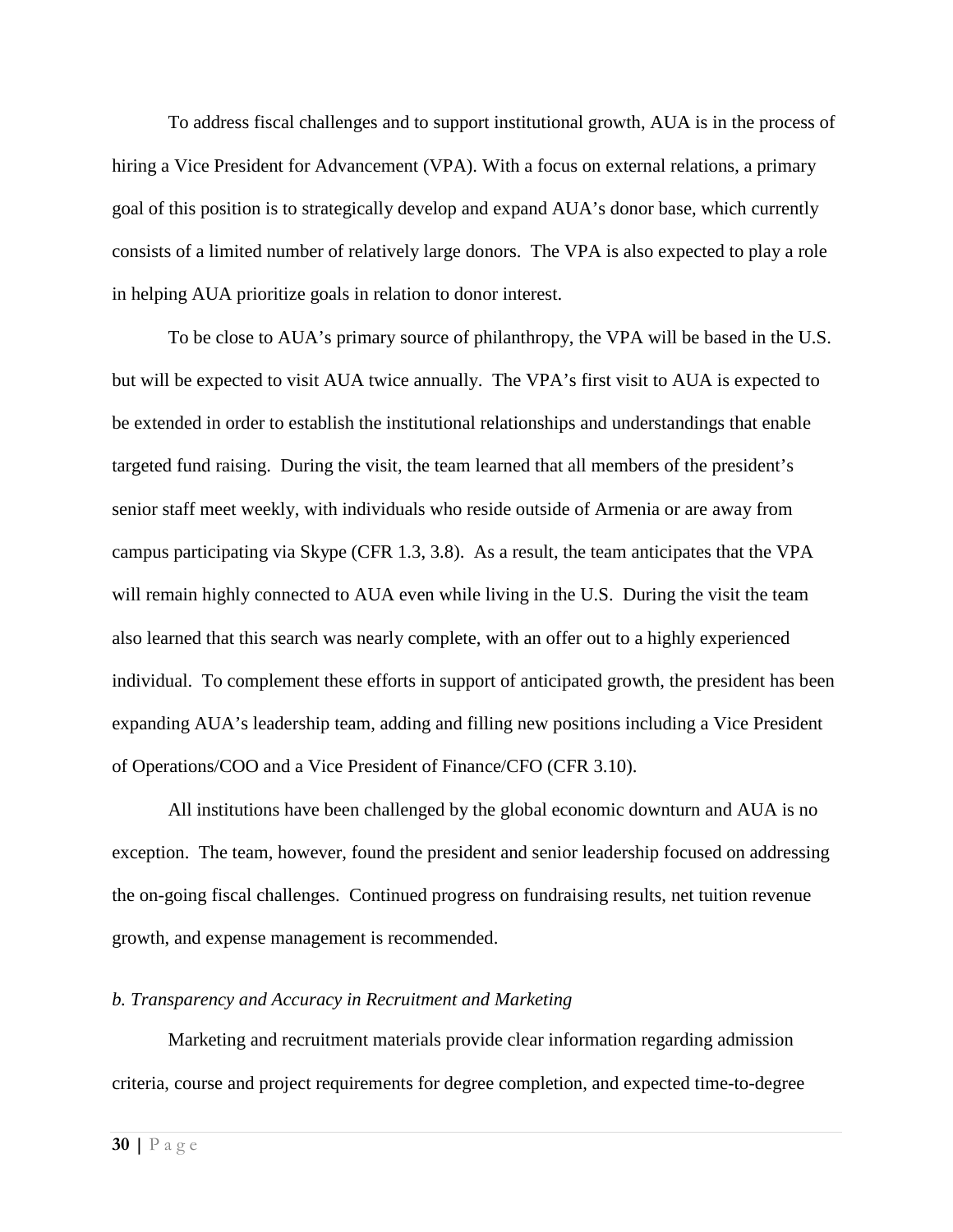information for the typical part-time student (CFR 1.7). The only exception were marketing materials for the Computer and Information Sciences program that, while clear about course requirements for the degree, did not indicate typical time-to-degree but this oversight has now been addressed. Students perceived program information to be consistent with their experiences. Tuition costs and the availability of financial aid are also clearly laid out, with AUA brochures stating that "no eligible Armenian student will be denied the opportunity to study at AUA because of financial need" (AUA General Information Brochure 2010). The recruitment materials included a list of the jobs for which program graduates were qualified.

## **E. Other Issues Arising from the Standards and CFRs**

## *Professional Development for Staff*

During the visit, AUA staff expressed interest in professional development opportunities, a need also raised in the 2006 Educational Effectiveness Review team report. As noted by the 2006 EER team, such opportunities would infuse new ideas for improvement to administrative policy and practice, while also "reducing the isolation that could wear in time on this important segment of the AUA community" (p.19). As part of its goals for development and expansion, the team encourages AUA to attend to this important professional and morale boosting need (CFRs 3.1, 3.4).

#### *Board of Trustees*

AUA is commended for the commitment, enthusiasm, and engaged oversight provided by its California-based Board of Trustees and Armenia-based Board of Directors. Although both boards exercise appropriate oversight over institutional integrity, policies, and ongoing operations, including hiring and evaluating the president (CFR 3.9), the team encourages the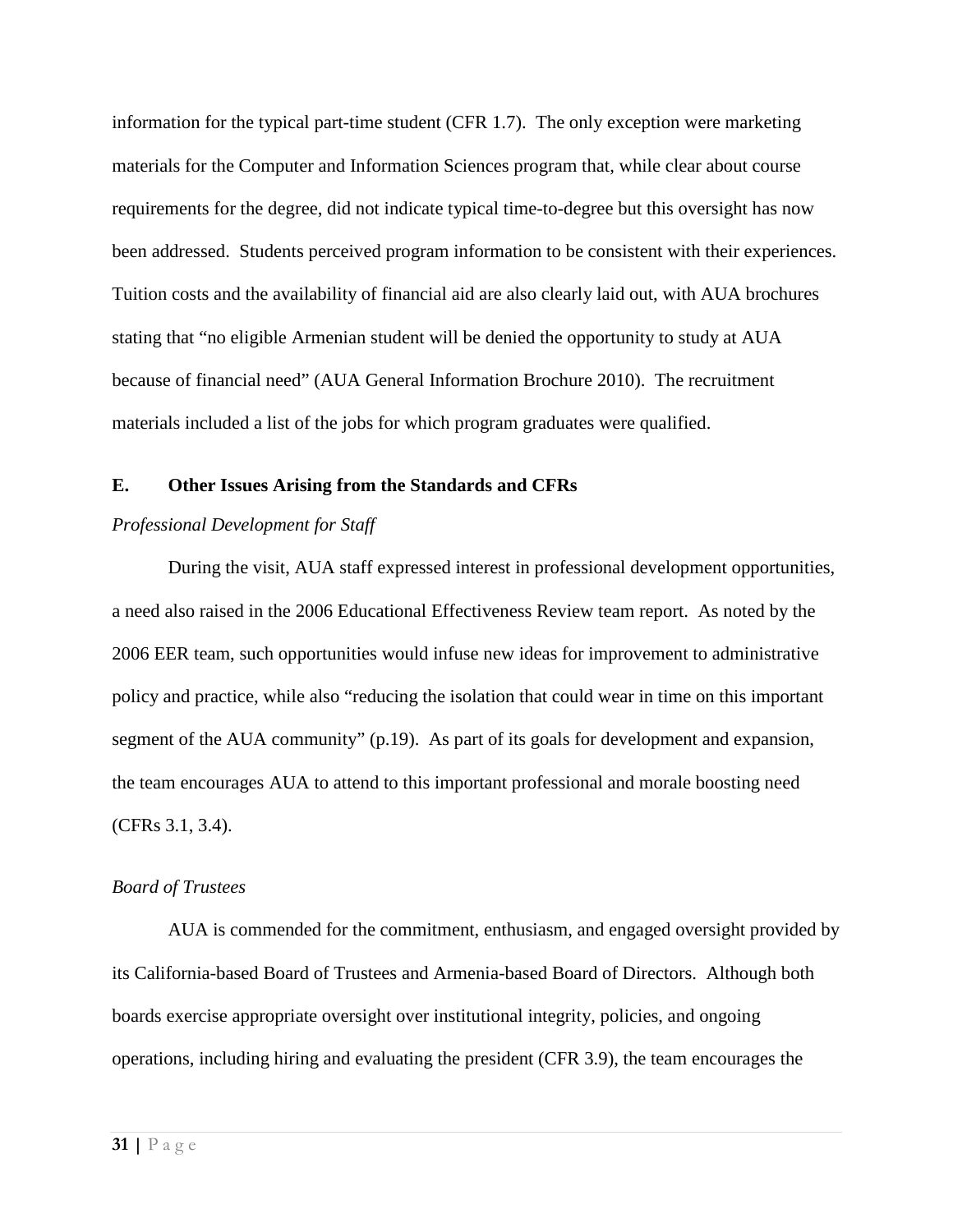U.S.-based Board of Trustees to periodically meet in Yerevan, in order to oversee operations on the ground at an interval judged appropriate by the Board of Trustees.

#### *Consistency between the Credit Hour Policy, Syllabi, and Practice*

Although the AUA Credit Hour Policy is stated clearly, the sample course syllabi varied in format and the number of hours of instruction per course. Some syllabi did not include the number of credit units earned by students, which made evaluation even more difficult, although this information might be available elsewhere. Additional details are provided in the team report on the Credit Hour Policies and Procedures (Appendix). The team recommends that for the EER review, AUA assure that its syllabi and other materials meet the expectations of WASC credit hour policy and that AUA prepare and present more consistent documents for the EER visit.

#### *Plans for Undergraduate Education*

In the course of this review, undergraduate education emerged as a high priority for AUA's future development. As a result of significant and widespread support from stakeholders, the team learned much about AUA's plans. The team recognizes that moving in this direction will create a significant capacity challenge in terms of faculty, staff, student services, and financial support. It is clear, however, that AUA is aware of this issue and is planning to ensure sufficient resources to support a new undergraduate program. The team notes that AUA's progress in this area should be evaluated at the time of the Educational Effectiveness Review.

## <span id="page-31-0"></span>**III. FINDINGS AND RECOMMENDATIONS**

The team very much appreciated the extraordinarily well-organized visit that facilitated candid, collegial conservations with AUA's leadership, faculty, staff, students and alumni as well as with relevant government representatives. Through these conversations, the team learned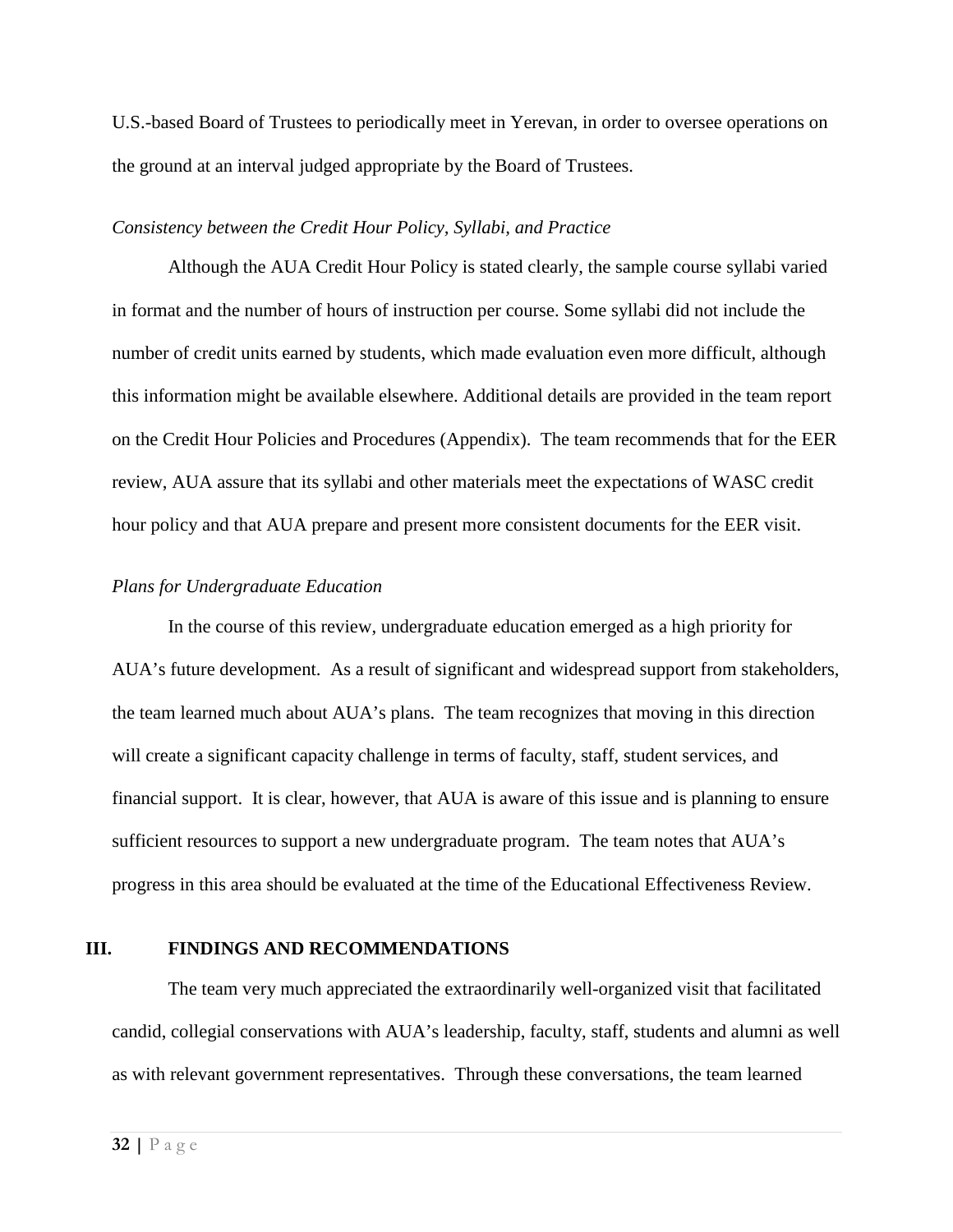much about the institution that greatly enriched its understanding beyond that gained from AUA's CPR Report. The team was also grateful for the opportunity to better understand AUA's context in the larger history of Armenia and the Armenian people. In light of what it has learned, the team commends AUA for:

- 1) Substantial progress in every dimension of the physical plant and facilities; they are impressive.
- 2) On-going fulfillment of its mission as evidenced by: AUA's dedication to its students, the satisfaction of its students, its successful alumni who continue to reflect positively on the transformative experiences they had at AUA, the dedication and commitment of faculty, and the national government's recognition of the value of an AUA degree, and the model it provides for higher education in Armenia.
- 3) An academic program review process that is thorough and effective.
- 4) The progress AUA has made, relative to the last accreditation visit, in establishing an onsite leadership team including the hiring of its first full time president.
- 5) The commitment of its boards over many years, with the recent gains in fundraising, and especially the new building, as tangible demonstrations of that commitment.
- 6) The completion of a substantial and inclusive strategic planning process, an effort that is particularly noteworthy.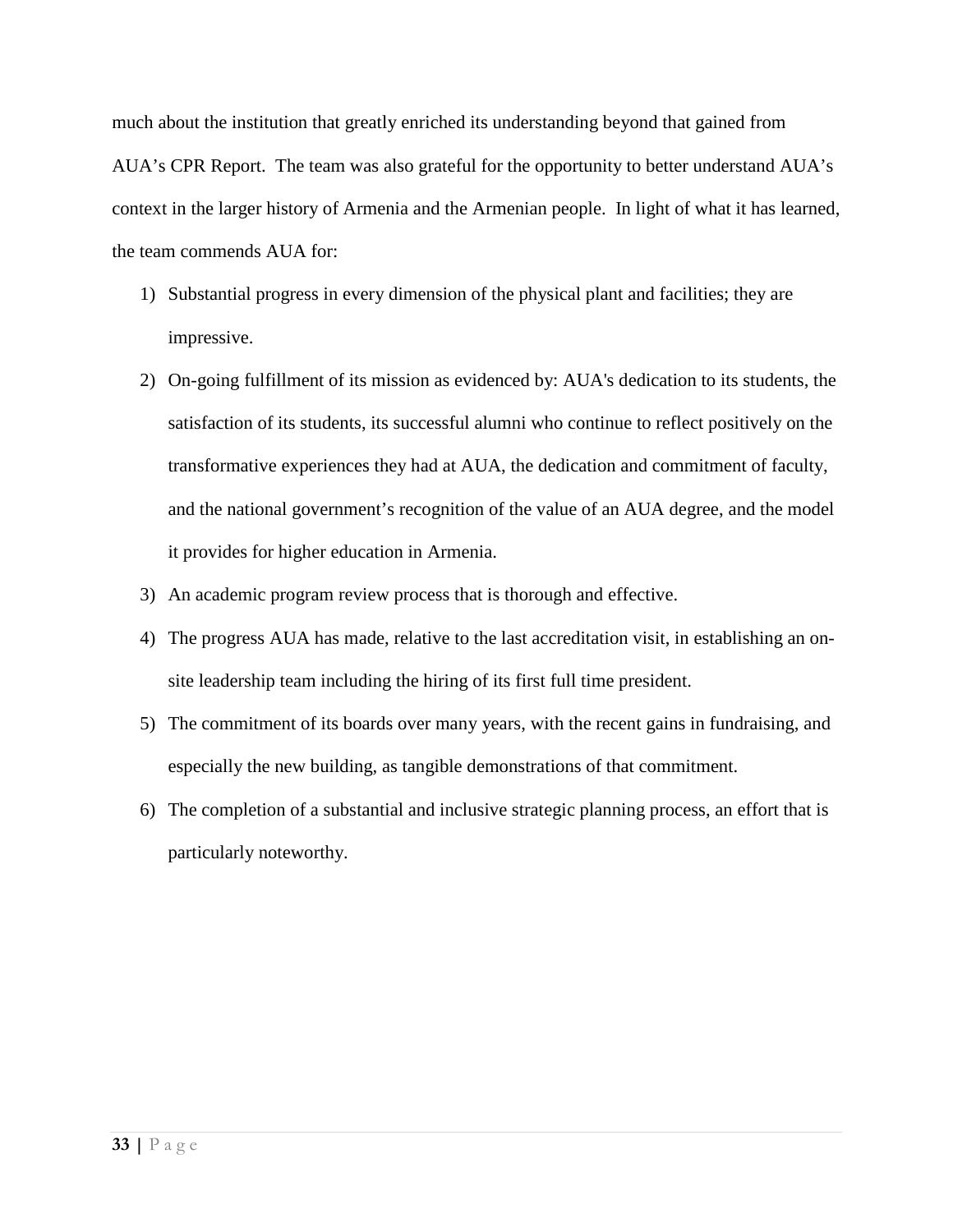#### *Recommendations:*

The team recommends that AUA:

- 1) Provide ongoing support and resources to promote quality assurance practices and educational effectiveness (CFRs 1.2, 1.3, 1.9, 2.3, 2.4, 2.6, 2.7, 2.10, 2.11, 2.13, 3.8, 4.3, 4.4, 4.5, 4.6, 4.7).
- 2) With its promising institutional research capacity, adopt a culture of analytic thinking and reflection so that AUA can articulate goals for student success appropriate to its mission, measure progress against those goals, and take action based on findings. In particular, the Commission expects graduation rate and time-to-degree data to be disaggregated by variables important to the mission of the institution. Consideration should be given to developing a student information database with unit records for each student (CFRs 1.2, 1.5, 2.7, 2.10, 2.11, 2.13, 4.3, 4.4, 4.5, 4.6, 4.8).
- 3) In anticipation of its switch to a semester system, ensure consistency and alignment among the policy on credit hours, the information on syllabi, and practice. For example, the team found syllabi without credit hours, as well as instances of meeting times that might be inadequate according to policy (CFRs 1.7, 1.9, 2.1, 2.2).
- 4) Continue vigilance regarding financial operations and advancement, while providing the resources necessary for institutional growth and development, as the institution continues to move toward financial sustainability (CFR 3.5).
- 5) Continue to develop and refine its student learning assessment practices across all academic programs and to develop guidelines for the systematic review of co-curricular and support services such as career services, the library, and the registrar (CFRs 2.2, 2.4, 2.6, 2.7, 2.11, 2.13, 4.4, 4.5, 4.6, 4.7).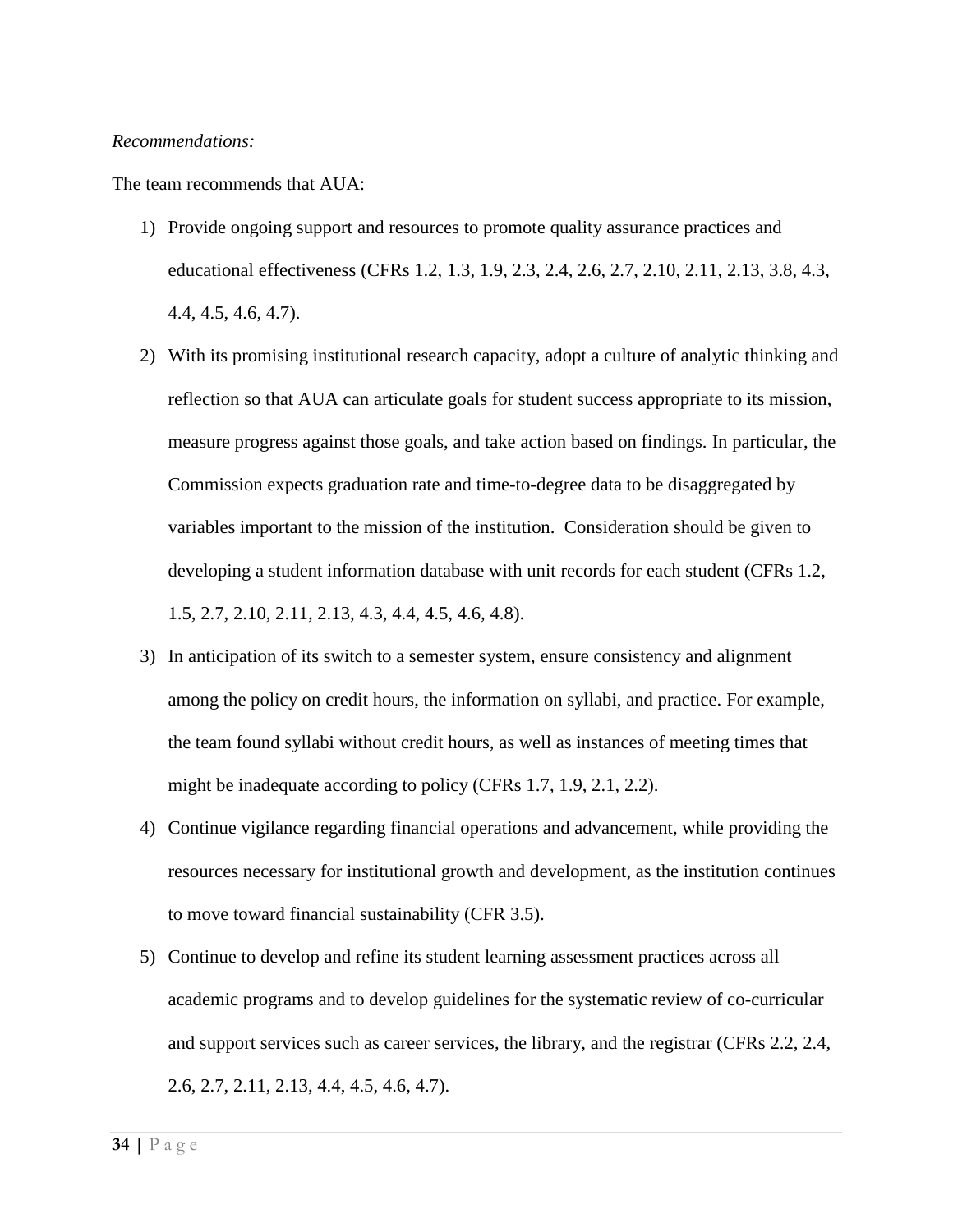## <span id="page-34-0"></span>**IV. PREPARATIONS FOR THE EDUCATIONAL EFFECTIVENESS REVIEW**

The team finds that AUA is making good progress in its preparations for the Educational Effectiveness Review. With the exception of multi-year contracts, the institution has met the outcomes outlined in the Institutional Proposal for completion by the Capacity and Preparatory Review. The Capacity and Preparatory Report also includes a set of clear next steps for each reaccreditation theme that respond to the institution's findings. With this, AUA is positioned to meet the outcomes established in the Institutional Proposal for the Educational Effectiveness Review. Indeed, the team saw evidence of educational effectiveness during its visit both in relation to annual assessment and program review. Multi-year contracts are slated for implementation within the coming year and the team encourages AUA to meet this outstanding goal. It also encourages AUA to pursue, as it did for the CPR, evidence to illustrate both how and the degree to which it has met the outcomes it has established for its Educational Effectiveness Review.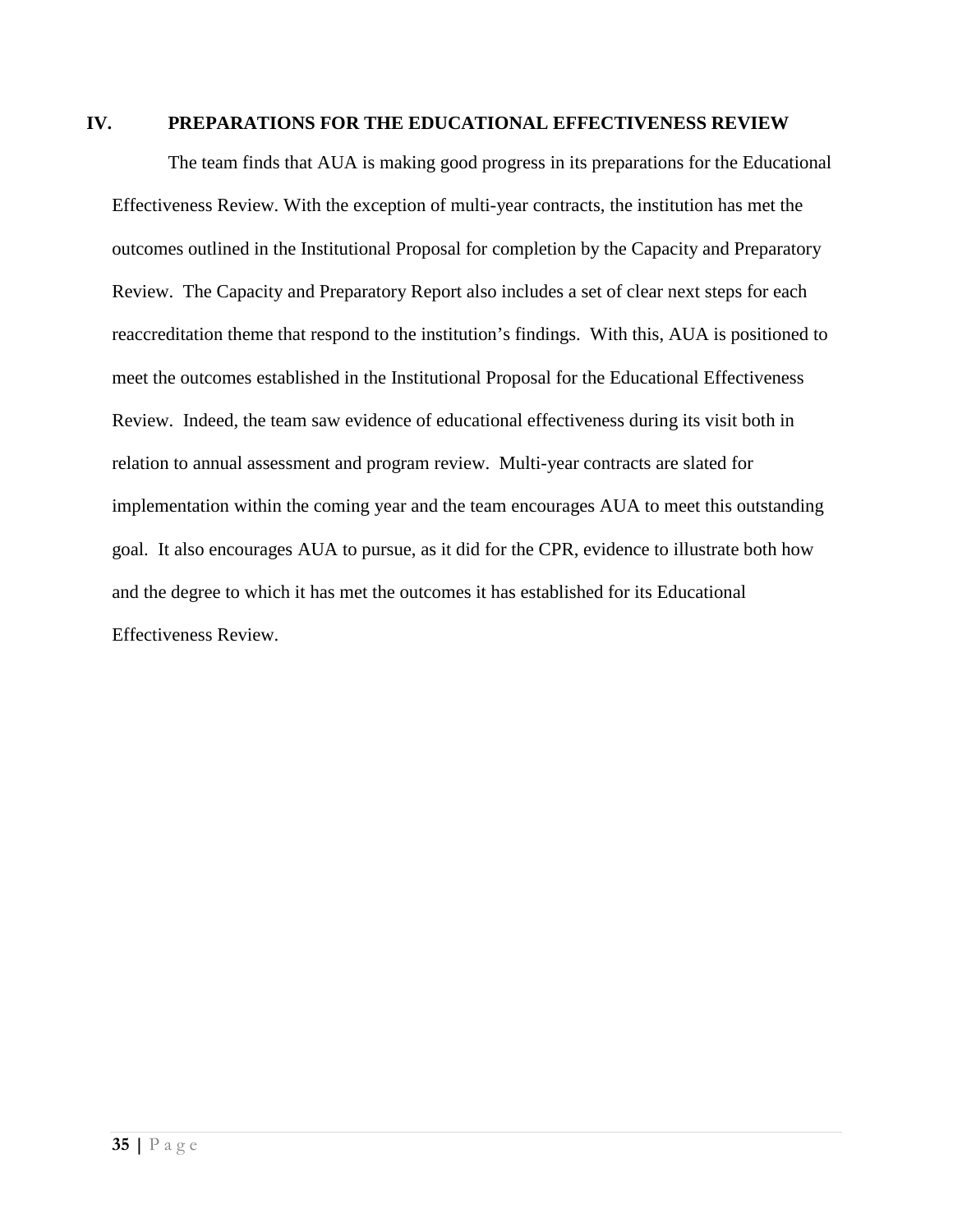## **Team Report Appendix** Institution: AUA **CREDIT HOUR POLICIES AND PROCEDURES** Kind of Visit: CPR

Date: February 8-10, 2012

A completed copy of this form should be appended to the team report for all CPR, EER and Initial Accreditation Visits. Teams are not required to include a narrative about this matter in the team report but may include recommendations, as appropriate, in the Findings and Recommendations section of the team report.

| <b>Material</b> | Questions/Comments (Please enter findings and recommendations in the comment  | Verified |
|-----------------|-------------------------------------------------------------------------------|----------|
| <b>Reviewed</b> | section of this column as appropriate.)                                       | Yes/No   |
| Policy on       | Does this policy adhere to WASC policy and federal regulations?               | Yes      |
| credit hour     |                                                                               |          |
|                 | Comments: Apparently anticipating the transition from the current quarter     |          |
|                 | system to a semester system in fall 2012, the AUA credit hour policy is based |          |
|                 | on 15 weeks of instruction per semester, with a single credit hour equivalent |          |
|                 | to 15 academic hours of faculty-led instruction plus 30 hours of student work |          |
|                 | outside of the classroom. This is consistent with the WASC policy on the      |          |
|                 | credit hour. The number of hours of instruction for individual courses varies |          |
|                 | across programs:                                                              |          |
|                 | 1. MKT590 (BA369-not in Student Handbook) (4 units)- 3 hrs. x 12 (3 hr-       |          |
|                 | midterm, 3 hr-final); This course was not listed in the Student               |          |
|                 | Handbook provided in the team room. Here 3 hours are 180 minutes.             |          |
|                 | 2. MGT520 (4 units) - 3 hrs x 11, including 3 hrs of final essay exam = $3x$  |          |
|                 | 180 minutes without break x 11 = 1,980 minutes, < 40 hrs (x 50                |          |
|                 | minutes) = 2,000 minutes.                                                     |          |
|                 | 3. SBC/ECN410 (4 units) - 1 hr 40 min x 20 = 2,000 minutes. without           |          |
|                 | break.                                                                        |          |
|                 | 4. IE276 (4 units) - says I hr lecture + 6 hrs. of lab/wk, but, detailed      |          |
|                 | description shows 16 hrs of lecture + 39 lab hrs= 16+39/2=35.5 hrs.           |          |
|                 | With each hour as 60 minutes, the total minutes is greater than               |          |
|                 | 2,000.                                                                        |          |
|                 | 5. IE242 (4 units) - T/F 2hr20min, 10 wks =140x20 =2,400 minutes.             |          |
|                 | 6. IE230 (4 units) -10 weeks, M/Th 2hrs= 4hrs/wk X 9 wks + final              |          |
|                 | week=2,200 mins                                                               |          |
|                 | 7. TE320(TF113)(4 units)- T, R(120 minutes) X 2x 10 wks = 2,400 minutes       |          |
|                 | 8. TEFL 138 (4 units)- M/W (120 minute) X 2x 10 wks = 2,400 minutes           |          |
|                 | 9. TEFL 137 (4 units)- M/W (120 minute) x2x 10 wks = 2,400 minutes            |          |
|                 | 10. PH320 (2 units)-Oct 17-21 (3:00-7:30 p.m.) one-week course (1,150         |          |
|                 | minutes)                                                                      |          |
|                 | 11. Qualitative Research Methods (4 units) -seminar discussion and            |          |
|                 | mentored writing, data collection, data analysis. 3 hrs x 13                  |          |
|                 | classes=180 minutesx13=2,340 minutes.                                         |          |
|                 | 12. LW342(3 units)- 18:20-20:00 M or T; Th 18:20-19:10 or 19:10-20:00         |          |
|                 | 10wks 100 min x 10 + 50 minutes x 10 = 1,500 minutes                          |          |
|                 | 13. BA312 (2 units) 1:30 hrs, 11 classes = 90 X 11= 990                       |          |
|                 | 14. LW141 (2 units) Th (2 hrs) 10 sessions = 120 x 10=1,200 min               |          |
|                 | 15. LW101 (2 units) 2 hrs x 10 sessions= 1,200 min                            |          |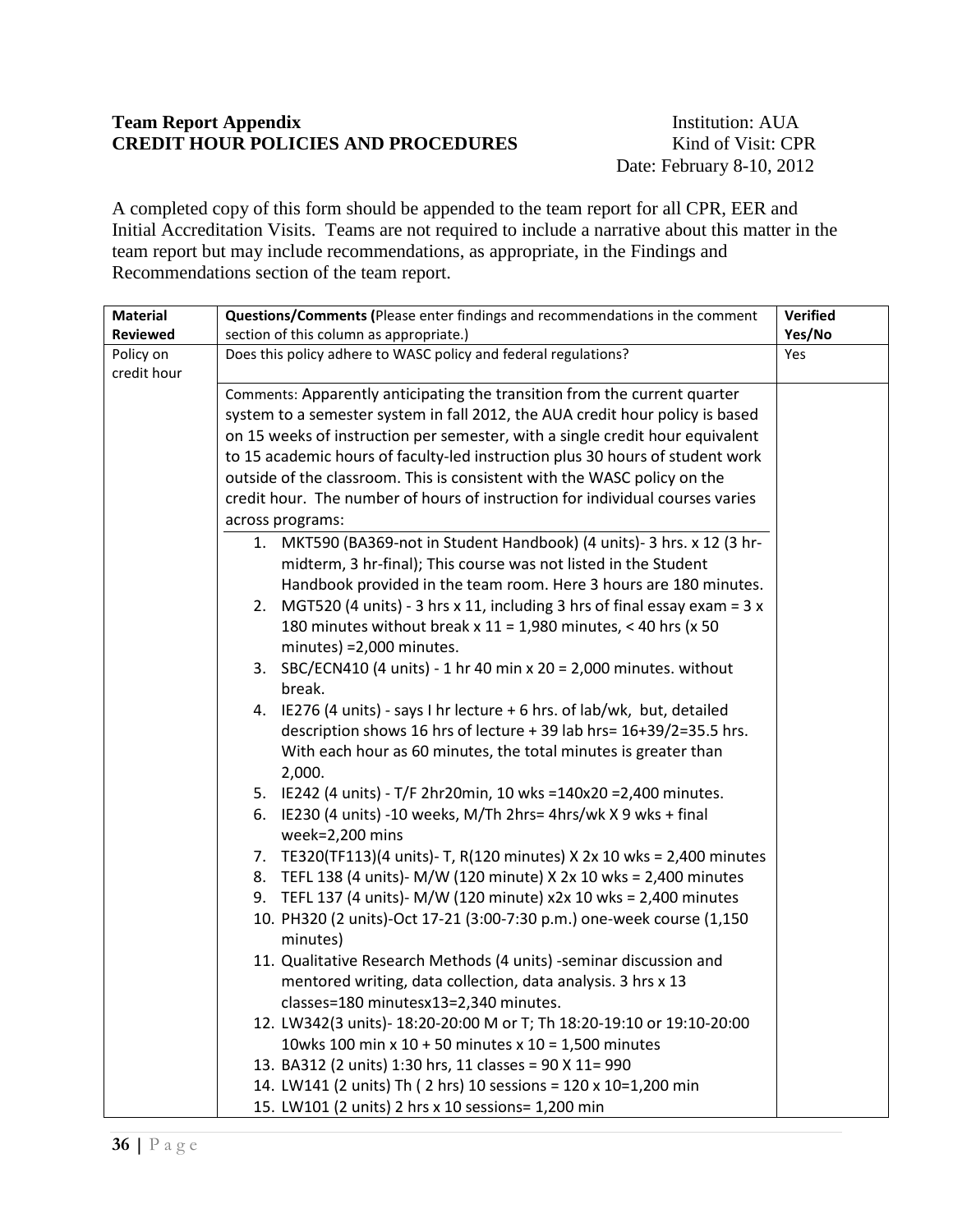|                | 16. PS646 (no unit information provided) 20 sessions                                            |               |
|----------------|-------------------------------------------------------------------------------------------------|---------------|
|                | 17. PS610 (4 units) T, Th 1 hr 50 min x 17 sessions plus final=1,960 min                        |               |
|                | 18. PS543 (4 units) 1 hr 50 min x 20 = 2,200 min                                                |               |
|                | 19. ESC292 (2 units) 120 minutes x 8 sessions = 960 minutes                                     |               |
|                | 20. ESC298 (2 units) 120 minutes x 9 = 1080 minutes                                             |               |
|                | 21. ES302 (2 units) 120 minutes x 10 = 1,200 minutes                                            |               |
|                |                                                                                                 |               |
|                | The presented sampled schedules are based the quarter system. There are no                      |               |
|                | regular seminar courses that give credit hours. Likewise, no detailed                           |               |
|                | description is provided for internship courses. Roughly speaking 20 hours                       |               |
|                | (1,000 minutes) of instruction is expected for 2 units, and 40 hours (2,000                     |               |
|                | minutes) for 4 units. However, there is some variation; some 2 unit courses                     |               |
|                | have less than 1,000 minutes of instruction time (e.g. ECSC292), PS610 (4                       |               |
|                | units) has less than 2,000 minutes, while 1,200 minutes of instruction are                      |               |
|                | offered for 2 units in LW141. Some courses can be 4 hours long, but the break                   |               |
|                | time duration may vary with the professor. There also exists some variation in                  |               |
|                | the total number of weeks a course may be offered (less than 10 weeks in a                      |               |
|                | quarter) to accommodate visiting faculty members. However, the total                            |               |
|                | number of instructional hours is observed generally.                                            |               |
|                |                                                                                                 |               |
| Process(es)/   | Does the institution have a procedure for periodic review of credit hour assignments            | Yes           |
| periodic       | to ensure that they are accurate and reliable (for example, through program review,             |               |
| review         | new course approval process, periodic audits)?                                                  |               |
|                |                                                                                                 |               |
|                | Does the institution adhere to this procedure?                                                  | Yes           |
|                |                                                                                                 |               |
|                | Comments: The Curriculum Committee reviews and approves new course proposals                    |               |
|                | and changes in existing courses. For assessing the intended learning outcomes and               |               |
|                | verification of student achievement, AUA has established and applied academic                   |               |
|                | program reviews done in every five years, together with annual student learning                 |               |
|                | assessments since 2007. With emphasis on "closing-the-loop" AUA uses the                        |               |
|                | outcomes to improve the programs which include the credit hour policy related                   |               |
| Schedule of    | procedures.<br>Does this schedule show that on-ground courses meet for the prescribed number of | Yes           |
| on-ground      | hours?                                                                                          |               |
| courses        |                                                                                                 |               |
| showing when   | Comments: Yes, many courses gave dates of class meetings and strictly required                  |               |
| they meet      | attendance by students.                                                                         |               |
| Sample syllabi | What kind of courses (online or hybrid or both)?                                                | No on-line or |
| or equivalent  | How many syllabi were reviewed?                                                                 | hybrid        |
| for online and | What degree level(s)?                                                                           | courses,      |
| hybrid courses | What discipline(s)?                                                                             | although on-  |
|                |                                                                                                 | line lectures |
|                |                                                                                                 | may have      |
|                |                                                                                                 | been added    |
|                |                                                                                                 | occasionally. |
|                | Does this material show that students are doing the equivalent amount of work to                | <b>NA</b>     |
|                | the prescribed hours to warrant the credit awarded?                                             |               |
|                | Comments:                                                                                       |               |
| Sample syllabi | What kinds of courses? (please see below)                                                       |               |
| or equivalent  | How many syllabi were reviewed?                                                                 |               |